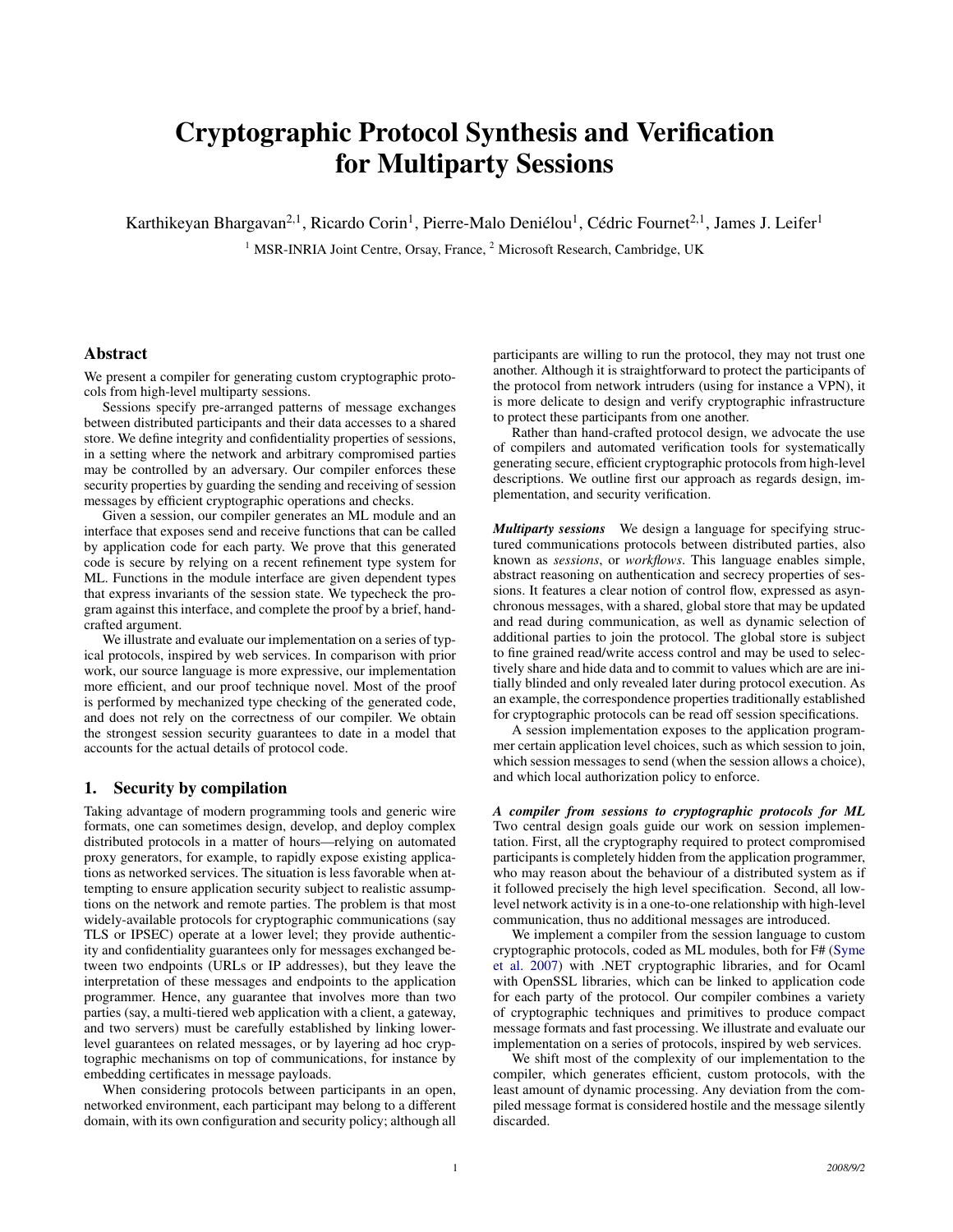*Security verification* Cryptographic protocols are notoriously difficult to design and implement correctly; in particular, we need solid correctness properties for the cryptographic code generated by our protocol compiler.

Various work addresses this problem. We build on a recent approach proposed by [Bhargavan et al.,](#page-14-1) who aim at verifying executable protocol code, rather than abstract protocol models to narrow the gap between what is verified and what is deployed. Specifically, we use the extend typechecker of [Bengtson et al.](#page-14-2) [\(2008\)](#page-14-2), which is based on the Z3 SMT solver [\(de Moura and Bjørner](#page-14-3) [2008\)](#page-14-3). This is a good match for our present purposes: for each session specification, our compiler generates type annotations (from a predicate logic), which are then mechanically checked against the actual executable code. By doing this, we overcome a significant limitation of protocol code verification techniques: our verification by typechecking is modular, so each function can be checked separately and verification time grows linearly with the number of functions.

We define *compromised* principals as those whose keys are known to the adversary; they include malicious principals as well as principals whose keys have been inadvertently leaked. We say that all other principals are *compliant.* Our goal is to protect compliant principals from an adversary who controls all compromised principals and the network. To this end, we verify the generated protocols, showing strong security for all runs, even when some of the parties involved are compromised. Our proof combines invariants established through typechecking with a general argument on the structure of the protocol (but independent of the code). In combination, we obtain strong security guarantees in a model that accounts for the actual details of our code, without the need to trust our protocol compiler.

An alternative approach would be to verify (or even certify) our compiler. This task appears much more complex; it is beyond the capability of automatic tools at present and would require long, delicate, handwritten proof, such as those we did in prior work [\(Corin](#page-14-4) [et al.](#page-14-4) [2007\)](#page-14-4) for a much simpler protocol description language. This approach is also brittle when experimenting with language design, and would not provide direct guarantees at the level of the generated code.

We obtain additional functional properties by typing: any welltyped application code (for ordinary ML typing) linked to our protocol implementation complies with the session specification: at any point in the session, it may send only one of the messages indicated in the global sessions, and it must provide a message handler for every message that may be subsequently received.

On the other hand, we do not consider many other properties of interest, such as liveness (any participant may block our sessions), resistance to traffic analysis (only our payloads are kept secret), or denial-of-service attacks.

#### *Contributions* In summary, our main contributions are:

- 1. A high-level language for specifying multiparty sessions, with support for payload binding, integrity, secrecy, and dynamic principal selection; this language enables simple, abstract reasoning on global control and data flows.
- 2. A family of custom cryptographic protocols that support our design. We rely on standard symmetric-key cryptographic primitives, as well as standard primitives that provide asynchronous, unprotected communications.
- 3. A prototype compiler that generates ML interfaces and implementations for our protocols, as well as proof annotations.
- 4. Experimental results for a series of multiparty sessions of increasing complexity, showing that our approach yields efficient distributed implementations.
- 5. Security theorems stating that, from the viewpoint of compliant participants, all sessions always run according to their global specification, both as regards integrity and confidentiality, despite active adversaries in control of both the network and compromised participants.
- 6. New, mostly-automated security proof techniques: to our knowledge, we obtain the first automated generate-and-verify implementation for multiparty cryptographic protocols, and the largest verified protocol-implementations to date.

*Related work* This work benefits from our experience with a first prototype: [Corin et al.](#page-14-4) [\(2007\)](#page-14-4) explore the secure cryptographic implementation of session abstractions for a simpler language; [Corin](#page-14-5) and Deniélou [\(2007\)](#page-14-5) detail its first design and implementation. The main differences are a much-improved expressiveness (with support for value binding, and dynamic selection of principals), a more sophisticated implementation (with more efficient cryptographic mechanisms), a simpler and more realistic model for the adversary, and a new formalization with support for automated proofs.

*Session types* [Honda et al.](#page-14-6) [\(2008\)](#page-14-6); [Bonelli and Compagnoni](#page-14-7) [\(2007\)](#page-14-7); [Vasconcelos et al.](#page-14-8) [\(2006\)](#page-14-8); [Dezani-Ciancaglini et al.](#page-14-9) [\(2006,](#page-14-9) [2005\)](#page-14-10); [Gay and Hole](#page-14-11) [\(1999\)](#page-14-11); [Honda et al.](#page-14-12) [\(1998\)](#page-14-12) consider types for concurrent and distributed sessions; however they do not consider implementations or security. More recently, [Hu et al.](#page-14-13) [\(2008\)](#page-14-13) integrates session types in Java; [McCarthy and Krishnamurthi](#page-14-14) [\(2008\)](#page-14-14) specifies abstract security protocol narrations in a global way, and then shows functional (but not security) aspects of their projection to local roles (like in [Honda et al.](#page-14-6) [2008\)](#page-14-6). Inference of sessions types from existing Javascript applications is done in [Guha and Krishna](#page-14-15)[murthi](#page-14-15) [\(2008\)](#page-14-15).

*Verified cryptographic implementations* Further related work tackle the secure implementation problem for other programming models. [Malkhi et al.](#page-14-16) [\(2004\)](#page-14-16), for instance, develop implementations for cryptographically-secured multiparty computations, based on replicated, blinded computation. [\(Zheng et al.](#page-14-17) [2003\)](#page-14-17), for instance, develop compilers that can automatically split sequential programs between hosts running at different levels of security, while maintaining information-flow properties.

*Contents* Section [2](#page-1-0) describes and illustrates our design for multiparty sessions. Section [3](#page-3-0) presents our programming model for using sessions from ML. Section [4](#page-5-0) states our main session-integrity theorem. Section [5](#page-6-0) describes the refinement of sessions into local control flow states for roles. Section [6](#page-6-1) overviews the cryptographic protection and message formats. Section [7](#page-7-0) describes code generation and runtime libraries. Section [8](#page-9-0) explains our hybrid security proof. Section [9](#page-13-0) provides experimental results obtained with our prototype.

Additional materials, including code for all examples and libraries, are available online at [http://msr-inria.inria.](http://msr-inria.inria.fr/projects/sec/sessions) [fr/projects/sec/sessions](http://msr-inria.inria.fr/projects/sec/sessions).

# <span id="page-1-0"></span>2. Multiparty sessions

We first introduce sessions informally by illustrating their graphical representation and describing their features and design choices. We then give their formal, algebraic presentation and define some sanity and implementability conditions.

#### 2.1 Session design: overview and motivation

Figure [1](#page-2-0) represents our three running examples, loosely inspired by Web Services; they involve a client, a web service, and a proxy.

*Graphs, roles, and labels* The first session, named Ws, is depicted as a directed graph with a distinguished (circled) *initial* node. Each node is decorated by a *role*; here we have two roles,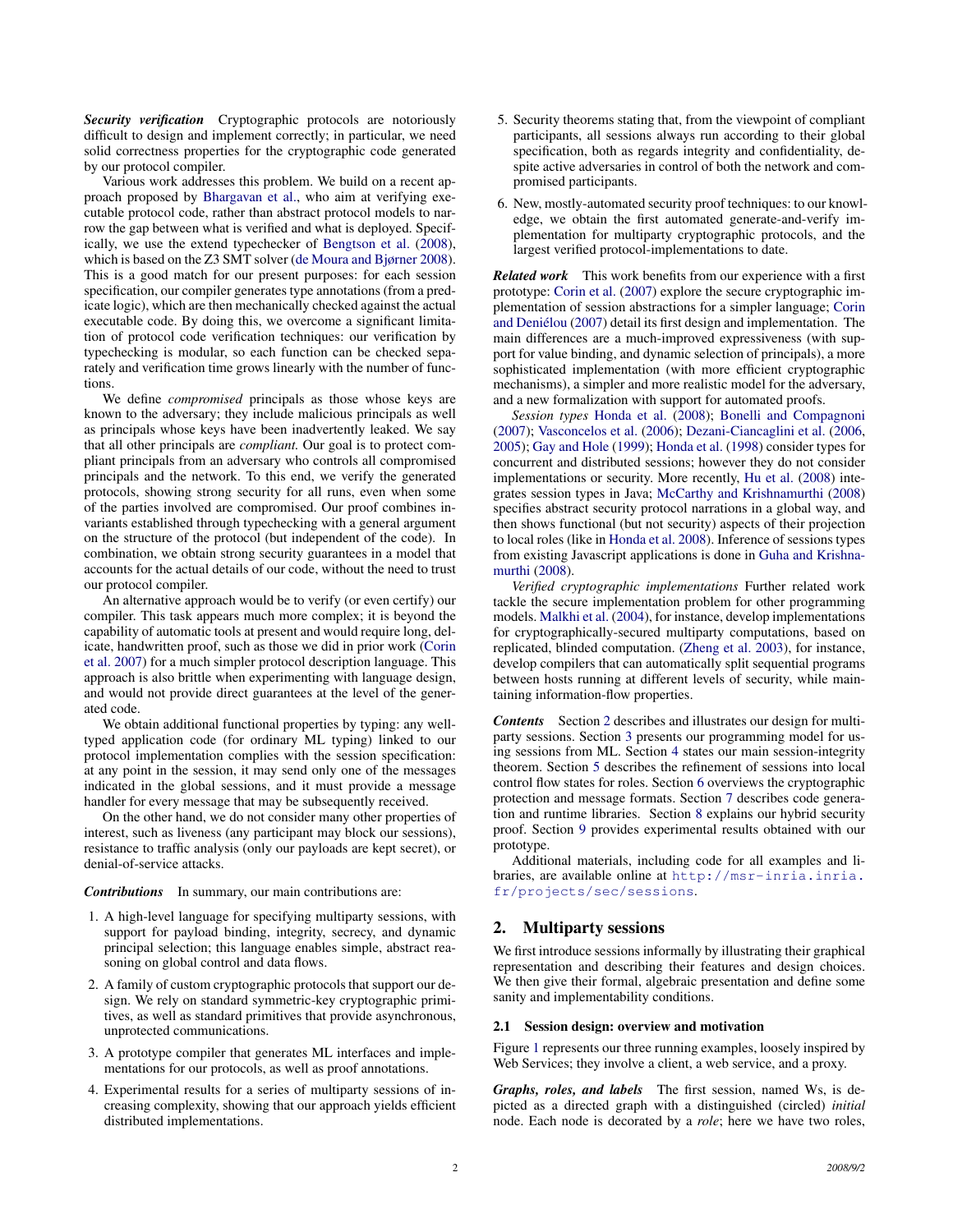

<span id="page-2-0"></span>Figure 1. Sample sessions: (a) top-left: a single query (Ws); (b) top-right: an iterated query (Wsn); (c) bottom: a three-party session (Proxy).

c for "client" and w for "web service". Each edge is identified by a unique *label*, in this case, Request, Reply, or Fault. (The other annotations on the edges may be ignored for the moment.) The *source* and *target* roles of an edge (or label) are the roles decorating, respectively, the edge's source and target nodes. Thus, Reply has source role w and target role c. Each role represents a participant of the session, with its own local implementation and application code for sending and receiving messages, subject to the rules of session execution, which we explain next. The precise way in which application code links to the session infrastructure is described in Section [3.](#page-3-0)

*Session execution* Sessions specify patterns of allowed communication between the roles: in this case, the client starts a session execution by sending a Request to the web service, which in turn may send either a Reply or a Fault back to the client. Each execution of a session consists of a walk of a single token through the session graph. At each step, the role decorating the token's current node chooses one of the outgoing edges, and the token advances to the target node of the chosen edge. Execution ends when the token reaches a node with no outgoing edges.

*Loops and branches* The session Wsn in Figure [1\(](#page-2-0)b) extends the graph with a cycle. On receiving a Reply, the client can choose to either terminate the session or send a new message Extra back to the web service; the client and service may then repeat this Reply-Extra loop any number of times before the client terminates.

The session Proxy in Figure [1\(](#page-2-0)c) allows multiple alternate message flows between three parties. It introduces a third role, p, for "proxy", that intercedes between the client and the web service. The client starts by sending a Request to the proxy, which may choose to either transmit a Forward message or an Audit message to the web service. In the later case, the communication may loop between the web service and the proxy via Details and Retry until the proxy is satisfied and sends Resume to web service, which, finally, gives a Reply back to the client.

*Binding and receiving values* Each session has a finite set of typed mutable variables (though all types are omitted from graphs for brevity). The graph imposes an access control discipline on the writing and reading of variables via the decoration of each edge by two vectors of variables. The vector just before the label constitutes the *written* variables; the vector just after constitutes the *read* variables. At the start of session execution, all variables are uninitialised. At each communication, the written variables decorating the corresponding edge are assigned values by the source role; the values of the edge's read variables are then passed to the target role.

In Figure  $1(c)$  $1(c)$ , the client writes an initial value into variable q, representing some query, as it sends the Request message since q appears in the written variables of Request. This variable also appears in the read variables of Request, so the proxy may in turn read q and then take a decision whether to carry on with a Forward or Audit. In the former case, the proxy may not modify q since the variable does not appear in the written variables of Forward, so the web service gets the same value of q as the proxy did.

Not all variables are read by all roles. During each iteration of the graph's loop, the web service may modify d as it sends Details, and likewise the proxy may modify o. Both these variables are hidden from the client role, which has no incoming edges where d or o are read.

Intuitively, the graph represents a global viewpoint, so the variables locally written and read on an edge need not coincide, and all readers are guaranteed to get the same values unless the variable is explicitly rewritten.

*Assigning principals to roles* Roles themselves are treated as a special class of variables and are assigned during session execution to *principals*, representing some participant equipped with a network address and a cryptographic identity.

For example, in Figure [1\(](#page-2-0)c), the client role running on behalf of a particular principal initially assigns principals to itself, as well as to the other roles p and w, and writes these principals in the Request message. In general, the first message need not write all the session's role variables, thus allowing dynamic choice of subsequent principals during session execution. However, role variable must be instantiated before the role is used as a target, and role variables may not be rewritten.

<span id="page-2-1"></span>*Global session graphs (Definition)* We model the global, static view of sessions as directed graphs where nodes are session states tagged with their role, and edges are labelled with message descriptors decorated with written and read variables. We write  $\tilde{v}$  to denote sequences  $(v_0 \dots v_k)$ . Formally, a session graph  $G =$ 

$$
(\mathcal{R}, \mathcal{V}, \mathcal{X}, \mathcal{L}, m_0 \in \mathcal{V}, \mathcal{E} \subseteq \mathcal{V} \times \mathcal{X}^* \times \mathcal{L} \times \mathcal{X}^* \times \mathcal{V}, R : \mathcal{V} \to \mathcal{R})
$$

consists of a finite set of roles  $r, r', r_i \in \mathcal{R}$ ; a finite set of nodes  $m, m', m_i \in \mathcal{V}$ ; a set of variables  $\mathcal{X} = \mathcal{X}_d \oplus \mathcal{R}$  (the disjoint union of data variables  $\mathcal{X}_d$  and roles  $\mathcal{R}$ ); a set of labels  $f, g, l \in \mathcal{L}$ ; an initial node  $m_0$ ; a set of labelled edges  $(m, \tilde{x}, f, \tilde{y}, m') \in$ <br>  $\mathcal{E}$  for which each variable occurs at most once in the vector  $\tilde{x}$  $\mathcal{E}$ , for which each variable occurs at most once in the vector  $\tilde{x}$ and likewise for  $\tilde{y}$  (though the two vectors may have variables in common); and a function  $R$  from nodes to roles.

For an edge  $(m, \tilde{x}, f, \tilde{y}, m')$ , we say that write(f) =  $\tilde{x}$  and  $d(f) = \tilde{y}$  the writeg and read variables of f (respectively) read( $f$ ) =  $\tilde{y}$ , the *written* and *read* variables of f (respectively.) Also we use  $\mathsf{src}(f) = R(m)$  and  $\mathsf{tgt}(f) = R(m')$  for the *source* and *target* roles of f.

A sequence of labels  $\tilde{f}$  for which the target node of each label equals to source node of the next one is called a *path*. We write  $ff$ or  $f\tilde{g}$  to denote the path f concatenated with a final f or another path  $\tilde{g}$ , respectively. The empty path is written  $\varepsilon$ . An *initial path* is a path for which the source node of the first label is  $m_0$ , the initial node of the graph. An *extended path* is a sequence of alternating labels (not necessarily adjacent) and lists of variables, of the form  $(\widetilde{x}_0)f_0 \ldots (\widetilde{x}_k)f_k$ . We let  $\hat{f}$  range over extended paths, and let  $\varepsilon$  be the empty path.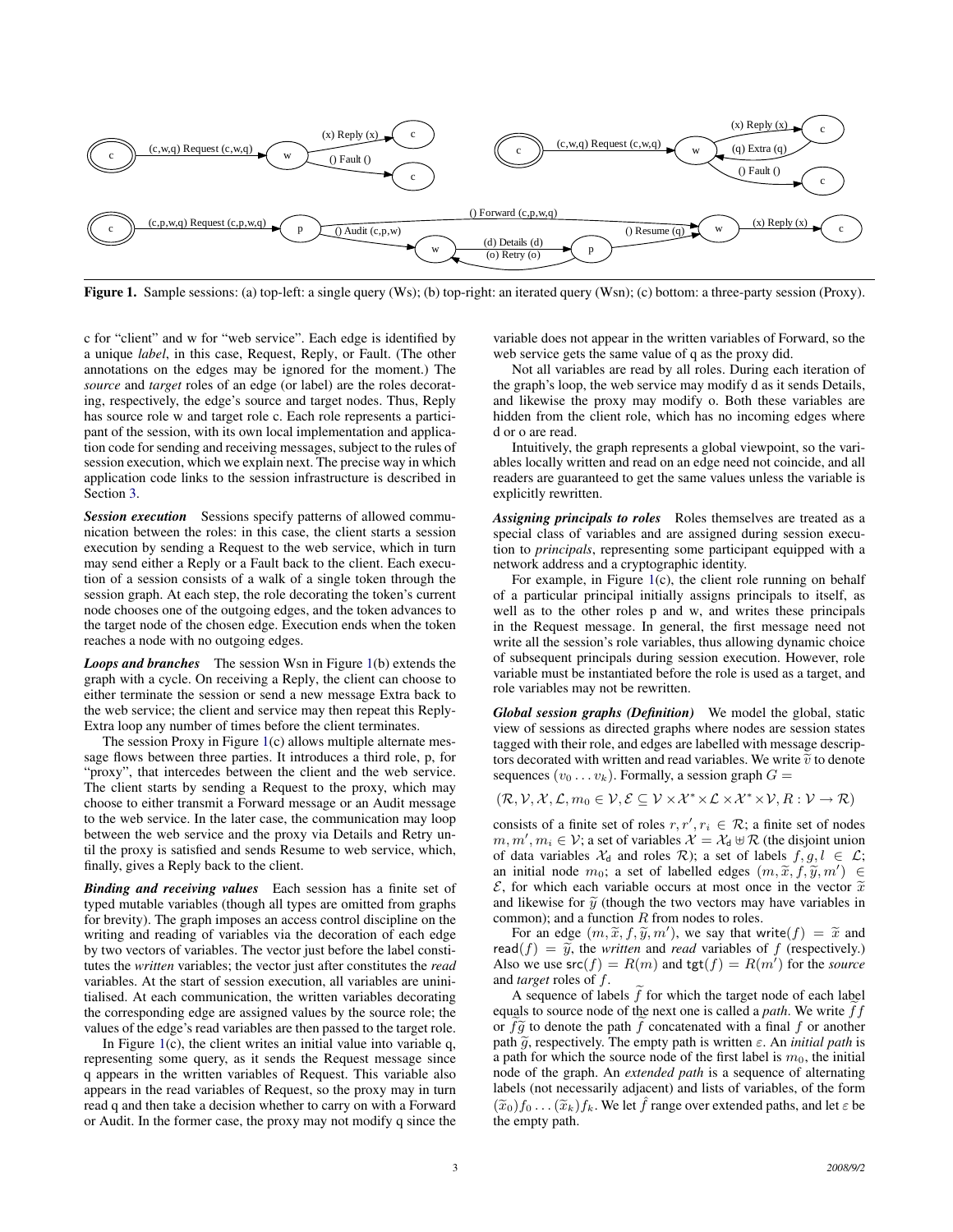A role r is *active* on a path when r is the role of any source node of an edge of the path.

*Well-formedness properties of sessions* We define well-formedness and implementability properties for session graphs to be considered valid. Most of these properties are implementability conditions motivated by our compiler and verification; they ensure that we do not need to send extra messages to protect the security of the session.

- <span id="page-3-1"></span>1. Edges have distinct source and target roles: if  $(m, \tilde{x}, f, \tilde{y}, m') \in$ <br>  $\mathcal{E}$  then  $B(m) \neq B(m')$  $\mathcal{E}$ , then  $R(m) \neq R(m')$ .
- <span id="page-3-2"></span>2. Edges have distinct labels: if  $(m_1, \widetilde{x_1}, f, \widetilde{y_1}, m_1') \in \mathcal{E}$  and  $(m_2, \widetilde{x_2}, f, \widetilde{y_2}, m_2') \in \mathcal{E}$  then  $m_1 = m_2, m_2' = m_2'$ ,  $\widetilde{x_1} = \widetilde{x_2}$  $(m_2, \widetilde{x_2}, f, \widetilde{y_2}, m'_2) \in \mathcal{E}$ , then  $m_1 = m_2, m'_1 = m'_2, \widetilde{x_1} = \widetilde{x_2}$ ,<br>and  $\widetilde{x_1} = \widetilde{x_2}$ and  $\widetilde{y_1} = \widetilde{y_2}$ .
- <span id="page-3-3"></span>3. Every node is reachable: if  $m \in V$  then either  $m = m_0$ , the initial node, or there exists an initial path  $\tilde{f}f$  such that tgtnode $(f) = m$ .
- <span id="page-3-4"></span>4. For any initial paths  $\widetilde{f}\widetilde{f}_1$  and  $\widetilde{f}\widetilde{f}_2$  ending with distinct roles  $r_1$ and  $r_2$ , respectively, there exists a role r active on either  $f_1$  or  $f_2$  such that  $r_1 = r$  or  $r_2 = r$ .
- <span id="page-3-5"></span>5. On any initial path, every role variable is written at most once.
- <span id="page-3-6"></span>6. For any initial path  $\tilde{f}f$  ending in role r, we have  $r \in$  knows $(r, \tilde{f}f)$ .
- <span id="page-3-7"></span>7. For any initial path  $\tilde{f}$  ending in role r, and any role r' active on  $\widetilde{f}$ , we have  $r' \in$  knows $(r, \widetilde{f})$ .
- <span id="page-3-8"></span>8. For any initial path  $\tilde{f}$  ending in role r for the first time (i.e. r not active on  $\widetilde{f}$ ), every role r' active on  $\widetilde{f}$  is such that  $r \in$ knows $(r', \tilde{f}).$
- <span id="page-3-9"></span>9. For any initial path  $\tilde{f}f$ , if x is read on f and f has source role r then  $x \in$  knows $(r, ff)$ .
- <span id="page-3-10"></span>10. For any initial path  $\hat{f}f$  ending in role r, if x is read on f and  $x \in$  knows $(r, f)$  then x is written on f.

We motivate each of these properties in the following informal discussion.

- [1,](#page-3-1) [2,](#page-3-2) [3:](#page-3-3) These are "sanity" properties. The first ensures that there are no communications internal to a role in the session graph, thus enforcing the intuition that any edge in the graph represents a potentially attackable communication (which the cryptographic implementation needs to defend against). The second property allows us to unambiguously index edges by their labels, which is notationally convenient. The third states that there are no junk nodes unreachable from initial paths.
- [4:](#page-3-4) This property ensures that no compromised principal at a forking point in the graph can cause several branches to all execute in order to break the discipline that a single session run consists of a unique execution path through the graph.
- [5:](#page-3-5) Throughout the presentation of these properties we use roles as placeholders of fixed but unknown principals to be instantiated during session execution. Without this property, we would be forced to distinguish between the different occurrences of a role depending on the possible rebinding of the role in between, which is unnecessarily complicated.
- [6:](#page-3-6) This property says that every role knows the value of its corresponding role variable, which prevents an adversary from diverting a message intended for one principal to another in order to trick the latter to join the session.
- [7:](#page-3-7) This ensures that every principal knows all the previous principals who have joined the session so far, thus preventing an adversary from tricking a recipient into believing that some different set of principals has joined.



<span id="page-3-11"></span>Figure 2. Compiling Session Programs

- [8:](#page-3-8) This property prevents an adversary from forking a session execution by concurrently assigning two different principals to the same role.
- [9:](#page-3-9) This property prevents graphs in which an adversary that cannot read a particular variable colludes with one who can in order to gain premature access to the variable's value.
- [10:](#page-3-10) This property says that a role never reads a variable that it already knows, thus rendering the graphs "more canonical".

# <span id="page-3-0"></span>3. Programming with sessions

Figure [2](#page-3-11) illustrates our programming framework for the example Ws of Figure [1\(](#page-2-0)a).

All our programs are in ML, and may be compiled either by the F# compiler using .NET libraries for networking and cryptography, or by the Ocaml compiler using OpenSSL cryptography libraries. Appendix [A](#page-14-18) defines a formal subset of ML used in this paper.

Each compliant principal runs application code that may enact roles in several sessions. In our example, there are two applications, a client and a web service, participating in the c and w roles, respectively, of the Ws session. The application code for compliant principals may contain arbitrary computations and non-session communications, but for all session communications, it relies on a high-level interface provided by a session module (Ws.ml). (The figure depicts the case where both principals are compliant and use our implementation, but our security theorems do not make this assumption; see Section [4.](#page-5-0)) The session module ensures that both local and remote principals comply with the session. For the local application, the interface guarantees that messages may only be sent and received in the correct order. To check compliance of remote principals, the session module relies on a protocol module (Ws protocol.ml) that inserts cryptographic materials on all sent messages and checks them on all received messages.

Our compiler takes a syntactic session description (Ws.session) and generates both the session and protocol modules; it then feeds these modules into the extended typechecker for security verification. To write code that complies with a session, a programmer only needs to read the interface of the session module. In this section, we describe a syntax of sessions and the structure of the generated session module and interface. In later sections, we describe the generated protocol module, and prove that it enforces our session security goals.

*Session syntax* We declare sessions using a process-like syntax for each role. This is a *local* representation, unlike the global session graphs in Section [2,](#page-1-0) but we can convert between the two representations. Other works [\(Honda et al.](#page-14-6) [2008\)](#page-14-6) explore conditions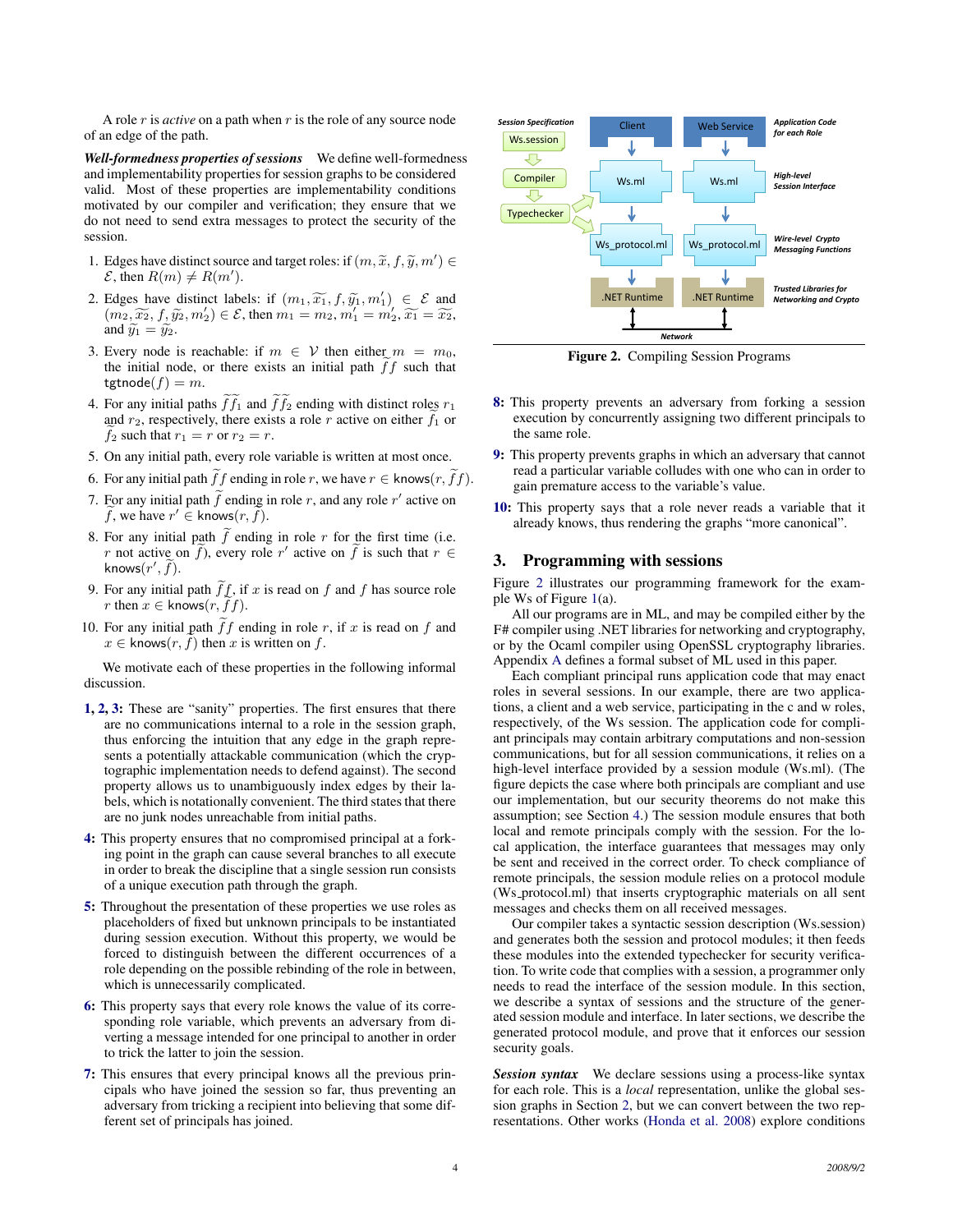under which such interconversions are possible. Since this is not the main focus of our work, we do not detail them, except to note that all the global session graphs in this paper were automatically generated from local syntactic descriptions.

 $\tau ::= \text{int} | \text{string}$  Payload types  $p ::=$  Role processes send  $({+f_i(\tilde{x}_i); p_i}_{i \le k})$  send<br>recv  $[{f_i(\tilde{x}_i) \rightarrow p_i}_{i \le k}]$  receive recv  $[\{ | f_i(\tilde{x_i}) \rightarrow p_i \}_{i \leq k}]$ <br> $\chi : p$ named subprocess  $\chi$  continue with  $\chi$  end 0 end  $\Sigma ::=$  Sessions  $(\text{var } x_j : \tau_j)_{i \leq m}$  (role  $r_i : \tau_i = p_i|_{i \leq n}$  initial role processes

We illustrate our syntax through an example. The following session specifies the graph for Ws given in Figure [1:](#page-2-0)

session Ws = var q : string var x : int role  $c :$  unit  $=$ send (Request  $(c, w, q)$ ; recv [ Reply  $(x)$  | Fault ]) role  $w :$  string  $=$ recv [Request  $(c, w, q) \rightarrow$  send (Reply  $(x)$  + Fault )]

The session Ws declares two variables and two roles. Each variable (q, x) represents a value communicated in the session and is given a type. Each role  $(c, w)$  is defined in terms of a return type and a *role process* that performs a sequence of send and receive actions. At every send, the role process may chooses between several messages, and at every recv, it expects to receive one of several messages. Here, c sends Request and binds variables c, w, and q, before receiving either a Reply (and reading x) or a Fault.

For a session to be well-formed, it must additionally satisfy the conditions described in Section [2;](#page-1-0) for example, sends and receives within a role process must alternate, only one role must send a message with a particular label, and so on. These checks are encoded as part of the early stages of our compiler.

Given a syntactic session, our compiler generates a session module that defines the functions made available to the application. Figure [3](#page-5-1) shows an excerpt of the files generated from our Ws example. The file Ws.mli declares the session module interface, WebServer.ml is an example application using this interface, and Ws.ml implements the interface. The figure illustrates the types and functions corresponding to the w role. We describe these three files in order.

*Generated session interface* For each variable (e.g. c, x) the compiler generates a type constructor (e.g. C, X) that is used by the application to label values assigned to the variable. For each role process  $(w)$ , it generates a function  $(w)$  that executes message send and receive functions in the prescribed order. To use this function, the application must provide a record containing messages for every send and message handlers for every receive, in a continuationpassing style.

In our example, the w function takes two arguments: the name (host) of the principal who wishes to run w, and a record (user input) of type msg4. The record contains a single message handler, hRequest, that is called whenever a new Request message containing the variables c, w, and q is received. The message handler returns a value of type msg5 that contains the next message to be sent; here it returns either a Reply containing the variable x, or it returns a Fault. Once this message has been sent, no further messages are expected and so the function w terminates its session and returns. In more lengthy sessions, the value returned by the handler would also contain new message handlers for the next messages that may be received. The types msg4 and msg5 are defined here as a set of nested algebraic types that could have been inlined, but, in

general, when role processes have loops, these type definitions are mutually recursive.

*Application code* Any code that only uses the session interface to send session messages is a valid application for a compliant principal. In our framework, application code may be written in OCaml or any .NET language, including F# and C#, but our formal results hold for code written in our subset of ML.

The example shows a usage of the w function; the application invokes the function w on behalf of a principal named "Bob", and provides a message handler for the Request message; if the variable q has been assigned the string "I want an answer.", then it responds with a Reply message with variable x assigned the integer 42; otherwise, it returns a Fault.

Ordinary ML typechecking of application code against a session interface provides a form of *local integrity*: it ensures that the application must comply with the role process. For instance, our example code would not typecheck if we forgot to provide a Fault handler, or if we tried to receive a Request instead of a Reply. By adding cryptography, we aim to provide global session integrity, as formalized in the next session, that will hold even if some applications do not use our generated session module.

*Generated session module* The code implementing role functions performs three tasks: it ensures that sends and receives are performed in the prescribed order by keeping track of the session state, it interfaces with the wire-level cryptographic protocol module to send and receive messages, and it logs security events indicating session progress. The translation of role processes into role functions is straightforward; for brevity, we elide the full translation and instead illustrate the generated code by example.

The session state consists of an internal control flow state  $\rho$ (formally defined in Section [5\)](#page-6-0) and a data store st. The internal control flow state  $\rho$  represents a path in the session graph that the current session instance has followed so far. Since the number and lengths of paths in sessions with loops is unbounded,  $\rho$  is an abstraction of the full path. Control states can be statically precomputed from a session graph (see Section [5\)](#page-6-0).

The store st records the parameters specific to the current session instance, such as the session identifier (st.header.sid), the current timestamp (st.header.ts) and the current values assigned to each session variable (st.vars.c, st.vars.x). It is maintained by the protocol module Ws protocol.

The code for our example session consists of a function  $w<sub>o</sub>$  for each  $\rho$  that ends in a message sent or received by the role w. After sending or receiving one message, each  $w_{\rho_i}$  either terminates its participation in the session or calls another function  $w_{\rho_j}$ , where  $\rho_j$  represents the next message that may be received or sent at w. The function w initializes the store and then calls the function  $w_{\rho_0}$ representing the first message that w receives in the session;  $w_{\rho_0}$ calls  $w_{\rho_1}$  to send the next message and return.

Each message send and receive is a function call to the protocol module. (Section [7](#page-7-0) describes the generation of this module.) For each internal control flow state  $\rho$  and message f(x), the protocol module defines a function sendWired  $f$ <sub>- $\rho$ </sub> that takes the current store and a value x and constructs and sends a cryptographically protected message, returning an updated store. For each internal control flow state  $\rho$ , it also defines a function receiveWired  $\rho$  that takes the current store and returns a cryptographically verified received message and an updated store. Our example uses two send functions sendWired\_Fault  $\rho_1$  and sendWired\_Reply  $\rho_1$ , and one receive function receiveWired  $\rho_0$ .

Before sending and after receiving a message, the function w logs security events asserting that one step in the session has been completed. For example, before sending the reply message, it calls the function assume to log an event, Send Reply, stating that it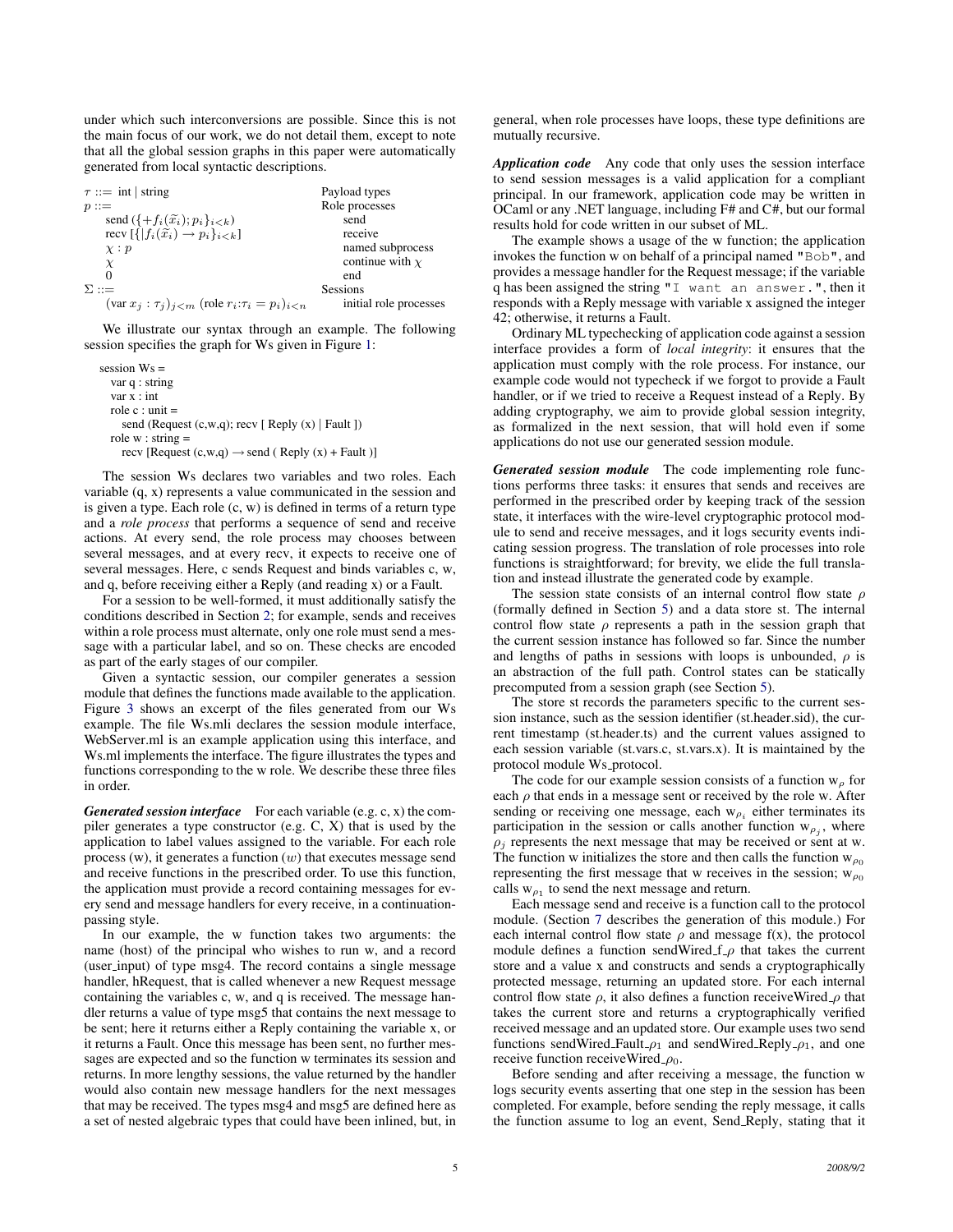Ws.mli type var  $c = C$  of principal type var $-w = W$  of principal type var  $q = Q$  of string type var  $x = X$  of int type result\_w = string type  $msg4 = \{$ hRequest : (var\_c  $*$  var\_w  $*$  var\_q  $\rightarrow$  msg5)} and  $msg5 =$ Reply of  $(var_x * result_w)$  | Fault of  $(result_w)$ val w : principal  $\rightarrow$  msg4  $\rightarrow$  result\_w WebService.ml Ws.w "Bob" { hRequest = function  $($ , , Q q)  $\rightarrow$  $if q = "I$  want an answer." then Reply  $(X 42, "Reply sent \n"$ else Fault ("Request failed\n") } Ws.ml let rec w (host : principal) (user\_input : msg4) = let empty\_store = empty\_store\_w host false in  $w_{\text{-}}\rho_0$  empty store user input in and rec w\_ $\rho_0$ : Ws\_protocol.store  $\rightarrow$  msg4  $\rightarrow$  result\_w = fun st handlers  $\rightarrow$ match Ws\_protocol.receiveWired $\varphi_0$  st with | Wired\_Request\_ $\rho_0$  ((c, w, q), newSt) – assume (Recv\_Request (w, newSt.header.sid, newSt.header.ts, c, w, q)); let next = handlers.hRequest (C c, W w, Q q) in  $w_{\rho_1}$  newSt next and  $w_{\rho_1}$ : Ws\_protocol.store  $\rightarrow$  msg5  $\rightarrow$  result\_w = fun st  $\rightarrow$  function  $|$  Fault(result)  $\rightarrow$  $let$  ts $1 = st.header.ts + 1$  in assume (Send Fault (st.vars.w, st.header.sid, ts1)) in Ws\_protocol.sendWired\_Fault\_ $\rho_1$  st; result | Reply(X x, result)  $$ let ts1 = st.header.ts+1 in assume (Send\_Reply (st.vars.w, st.header.sid, ts1, x)); Ws\_protocol.sendWired\_Reply\_ $\rho_1$  x st; result

<span id="page-5-1"></span>Figure 3. Generated session interface (Ws.mli) and (partial) session implementation (Ws.ml); Handwritten application (WebService.ml)

intends to send a Reply message with the given parameters. These events are used in stating our security goals.

# <span id="page-5-0"></span>4. Session integrity

We now formalize session integrity. We say that a *system supports sessions*  $S_1, \ldots, S_k$  if it consists of the ML modules:

Data Net Crypto Prins  $S_1$ -protocol  $S_1$ ... $S_k$ -protocol  $S_k$  U

where:

- Data, Net, Crypto, and Prins are symbolic implementations of trusted platform libraries; Data is for bytearrays and strings, Net for networking, Crypto for cryptography, and Prins maps principals to cryptographic keys (see Section [7.1](#page-7-1) and Section [8\)](#page-9-0);
- for each session specification  $S_i$ , the modules  $S_i$ -protocol and  $S_i$  are compiled then typechecked against the refined type interfaces of  $S_i$ -protocol,  $S_i$ , and the libraries;
- $\bullet$  U represents the application code, as well as the adversary, with access to all functions in Data, Net, Crypto, and  $S_i$ , and access to some keys in Prins (as detailed below.)

As depicted in the session module of Figure [3,](#page-5-1) a system may log events by calling the assume function. A run of a system consists of the events logged during execution. For each session, we define three kinds of events that are observable:

Send<sub>-</sub>
$$
f(a, \tilde{v})
$$
 Rev<sub>-</sub> $f(a, \tilde{v})$  Leak $(a)$ 

where  $f$  ranges over labels in the session. Send  $f$  asserts that in some run of the session the principal a instantiating role  $src(f)$ commits to sending a message labelled f, with values  $\tilde{v}$  for its written variables. Recv<sub>- $f$ </sub> asserts that principal  $a$  instantiating role  $tgt(f)$ , after examining the over-the-wire cryptographic evidence, accepts a message labelled f with values  $\tilde{v}$  for its read variables.

The event Leak $(a)$  states that the principal  $a$  is compromised; a Leak event is generated whenever the adversary  $U$  accesses a key from the Prins module; in a run where a principal's keys are never accessed by  $U$ , this event does not occur, and the principal is treated as compliant. For a given run of a system supporting sessions, we say that a *compliant event of the run* is a Send or a Recv event present in the run whose first argument is a principal  $\alpha$  for which there is no  $Leak(a)$  event anywhere in the run.

<span id="page-5-4"></span>An *instance* of a session is a sequence of Send and Recv events obtained by (globally) instantiating all the bound variables of an initial path of the session.

DEFINITION 1. *The concrete instances of* S *are as follows:*

- *1. let*  $f_1 \ldots f_k$  *be an initial path of S*;
- *2. let*  $\tilde{x}_i$  = write( $f_i$ ) *and*  $\tilde{y}_i$  = read( $f_i$ ) *be the written and read variables of*  $f_i$  *for*  $i = 1..k$ ;
- *3. let*  $(\alpha_i)_{i=1..k}$  *be a sequence of maps from variables X to values for which*
	- *each map can only differ from the previous for the variables that have just been written:*  $\Delta_{\tilde{x}_{i+1}}(\alpha_i, \alpha_{i+1})$  *for*  $i = 1..k$ *, where* ∆ *is formally defined in Figure [5.](#page-10-0)*
- *4. replace each* f<sup>i</sup> *from the path with two events*

$$
Send\_f_i(\alpha_i(\mathsf{src}(f_i)), \alpha_i \widetilde{x}_i), Rev\_f_i(\alpha_i(\mathsf{tgt}(f_i)), \alpha_i \widetilde{y}_i)
$$

<span id="page-5-2"></span>*5. optionally discard the final*  $Recv_f_k$  *event.* 

Concrete instances capture all sequences of events for a partial run of a system supporting  $S$ . In the definition, step  $(5)$  accommodates instances that end with a message sent but not yet received. Moreover, the values of the variables recorded in the events are related to each other exactly in accordance with the variable (re)writes allowed by the graph (possibly shadowing each other).

We can now state our session integrity theorem

<span id="page-5-3"></span>THEOREM 1. For any run of a system that supports sessions S, *there is a partition of the compliant events of the run into disjoint sequences such that each sequence coincides with the compliant events of a concrete instance of a session in* S.

The theorem states that the compliant events of any run are interleavings of the compliant events that may be seen along execution of initial paths of the sessions. It means that the views of the session state at all compliant principals must be consistent. For example, in a run of the Proxy session, suppose that the client principal playing the role c and the proxy playing p are compliant, but the web service playing w may be compromised. Then, the theorem guarantees that whenever the client receives a Reply message from the web service, it must be that the proxy previously sent the web service a Forward or Resume message; the web service cannot reply to the client before or during its negotiation with the proxy and convince him to accept the message. Moreover, the values of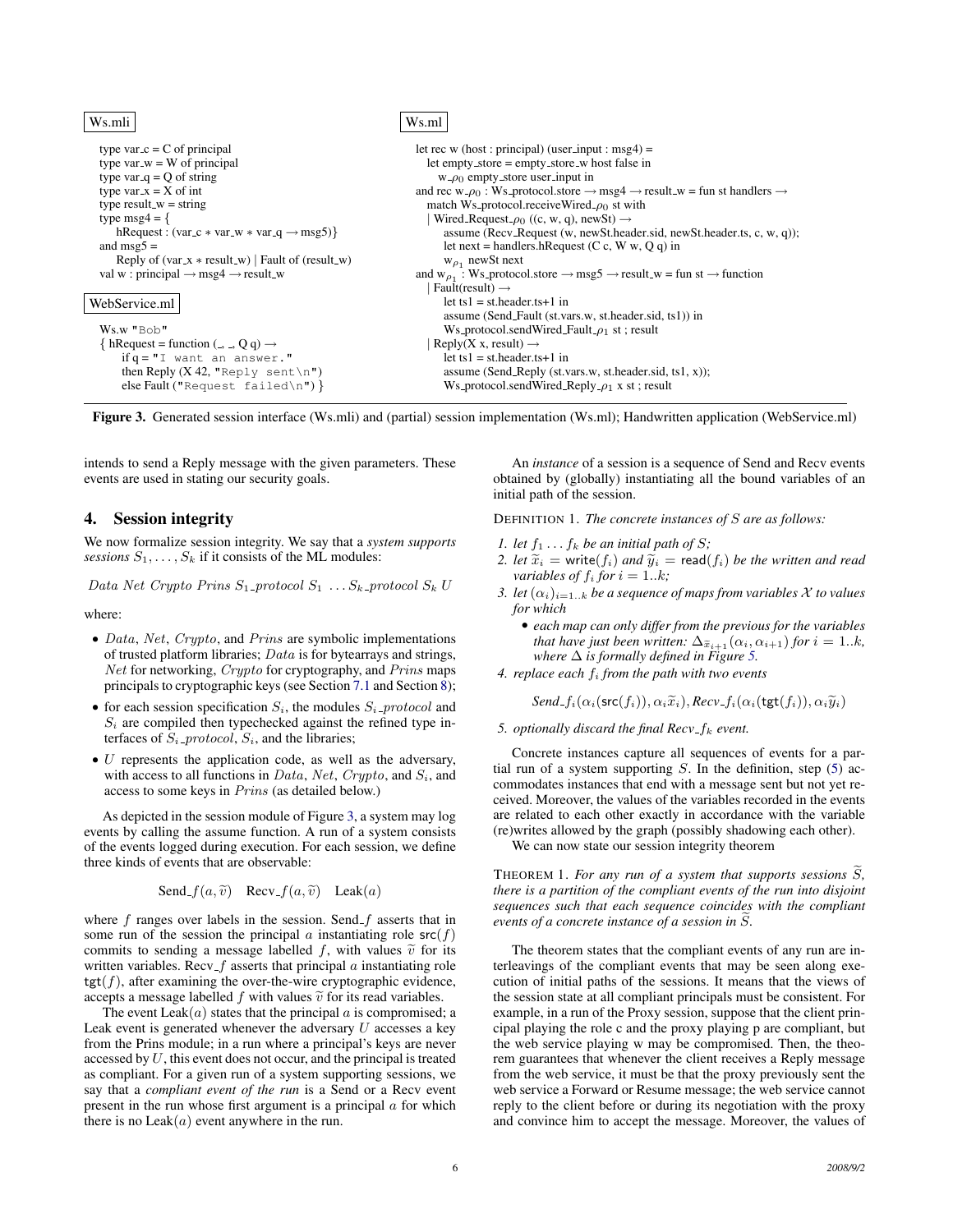

<span id="page-6-2"></span>Figure 4. Internal control flow states for role w in Example [1\(](#page-2-0)c).

session variables, such as q, d, o, and x, must be consistent at all compliant principals.

In Section [8,](#page-9-0) we prove a more precise version of this theorem.

## <span id="page-6-0"></span>5. Internal control flow states

In Section [2,](#page-1-0) session graph nodes only contain the role name. At execution time, however, such node actually represents several different session-flow states of a local role. For example, in the Proxy session, the middle node for role w denotes two different session-flow states for w: one when an Audit message is received for the first time, and another for subsequent Retry messages.

In this section we present a refinement that generates richer session graphs in which nodes can be mapped to unique sessionflow role implementation states; nodes are tagged with role names and internal control flow states. Intuitively, internal control flow states, indexed by  $\rho$ , finitely enumerate the possible states a role execution can be; they consist of the last label sent by each of the roles participating in the path and the last occurrence of each variable. The internal control flow states  $\rho$  serve as indices for the various receiving and sending code in the generated protocol (see e.g. Section [3\)](#page-3-0), as there are only a finite number of them even if there are an infinite number of cyclic paths. This holds since the number of labels in an internal control flow state is bounded by the size of the session's (finite) role set  $R$  and the number of variables (each of which is used at most once) is bounded by the size of the session's (finite) variables set  $X$ .

We say that the extended path is *an internal control flow state*, ranged over by  $\rho$ , if it is in the image of the following state function st applied to some initial path. We let  $st(f) = f \setminus (\varepsilon, \varepsilon)$  where the filter function  $\setminus$  is defined as follows:

$$
\varepsilon \setminus (\widetilde{z}, \widetilde{r}) = \varepsilon
$$

$$
(\widetilde{f}f) \setminus (\widetilde{z}, \widetilde{r}) = \begin{cases} (\widetilde{f} \setminus (\widetilde{x}'\widetilde{z}, r\widetilde{r})) \ (\widetilde{x}')f & \text{if } r \notin \widetilde{r} \\ (\widetilde{f} \setminus (\widetilde{x}'\widetilde{z}, \widetilde{r})) \ (\widetilde{x}') & \text{elseif } r \in \widetilde{r} \end{cases}
$$

where  $r = \mathsf{src}(f)$ ,  $\tilde{x}' = \text{write}(f) \setminus \tilde{z}$ , and we quotient all ex-<br>tended paths by the coalescing of adjacent variable vectors i.e. tended paths by the coalescing of adjacent variable vectors, i.e.  $(\widetilde{x}_1)(\widetilde{x}_2)f = (\widetilde{x}_1\widetilde{x}_2)f$ . Intuitively  $f \setminus (\widetilde{z}, \widetilde{r})$  sweeps through f, right to left, filtering out any labels sent by roles already encountered (as recorded by  $\tilde{r}$ ) and any written variables already encountered (as recorded by  $\tilde{z}$ ).

*From internal control flow states to graphs* Given a session graph, we explore its paths (possibly unfolding through loops) to discover all internal control flow states; we then build a refined graph with nodes as internal control flow states and, using path information, tie them together via appropriate edges.

For example, the refined graph of the Proxy session, projected for role  $w$ , is shown in Figure [4.](#page-6-2) There, states labelled with dots " $\dots$ " represent unknown states for  $w$ , and may comprise in turn of several states between the remaining roles (there is no space to show the full graph here). Each incoming edge to a node of role  $w$ represents a message that is received by  $w$ , while every outgoing edge represents an message sent by  $w$  to another role.

Role  $w$  has two initial internal control flow states, depending on whether it receives an Audit or a Forward message. Both states have the common prefix  $(c, p, w, q)$ Request, meaning that the initial role c must have sent a Request message writing variables c,p,w,q. In the case  $w$  sends a Details message writing variable  $d$ , it next jumps to two different states, depending on whether a Resume message arrives or a Retry message arrives. In the latter case,  $w$ needs to send another Details message rewriting  $d$ , which may result in either another Retry as response or a final Resume message to which  $w$  answers finally with a Reply message writing variable  $\mathcal{X}$ .

Clearly, the internal control flow states of a role provide a finite way to represent the (usually infinite) execution states (accordingly to the session graph paths). From Figure [4,](#page-6-2) one may project back to the local syntax and obtain a decorated local role process, as follows:

role  $w :$  string  $=$ recv  $\{\{w:(c,p,w,q)$ Request()Audit $\}$  Audit  $(c,p,w) \rightarrow$ send Details (d) ; recv  $[w:(c,p,w,q)$ Request(d)Details()Resume Resume(q)  $\rightarrow$  Reply(x), X: w:(c,p,w,q)Request(d)Details(o)Retry Retry(o); send Details(d),  $w:(c,p,w,q)$ Request(o,d)Details()Resume  $\rightarrow$  send Reply(x) ],

 $\{w:(c,p,w,q)$ Request()Forward $\}$  Forward(c,w,q)  $\rightarrow$  send Reply(x) ]

Although this operation generates graphs with potentially more nodes and edges than in the original one, the generated graph still remains finite. However, the refinement does introduce potentially many new nodes. As a rough estimate, the total number of generated nodes doubles per loop in the original session graph, since we need to unfold loops into the two cases of entering for the first time and subsequent entries (for statistics, see Section [9\)](#page-13-0).

## <span id="page-6-1"></span>6. Cryptographic protection

We now turn our attention to the cryptographic wire format for the messages exchanged between roles. For an edge of the form  $(\widetilde{x})f(\widetilde{y})$ , we protect the confidentiality of the written variables  $\widetilde{x}$ , provide access to the read variables  $\tilde{y}$  to w, and provide message integrity for w, giving evidence that the message comes from intended the source role. However, the situation is more complex than that, as roles may need to forward and check evidence from other involved roles. For example, in the Proxy example of Figure [1\(](#page-2-0)c), when  $w$  receives an Audit message in the Proxy example of Fig-ure [4,](#page-6-2) it requires not only evidence about  $(Audit(c, p, w)$  from p, but also evidence that c sent  $(c, p, w, q)$ Request $(c, p, w, q)$ . This is why we decorate internal control flow states as described above: at the state of receiving the Audit, role w has an internal control flow state that expects evidence from both  $c$  and  $p$ .

By computing internal control flow states, we know exactly what evidence needs to be forwarded at runtime. Cryptographically, we provide integrity by applying a message authentication code (MAC) to each sent label together with the store variables and their values, which are hashed together with a confounder, to avoid dic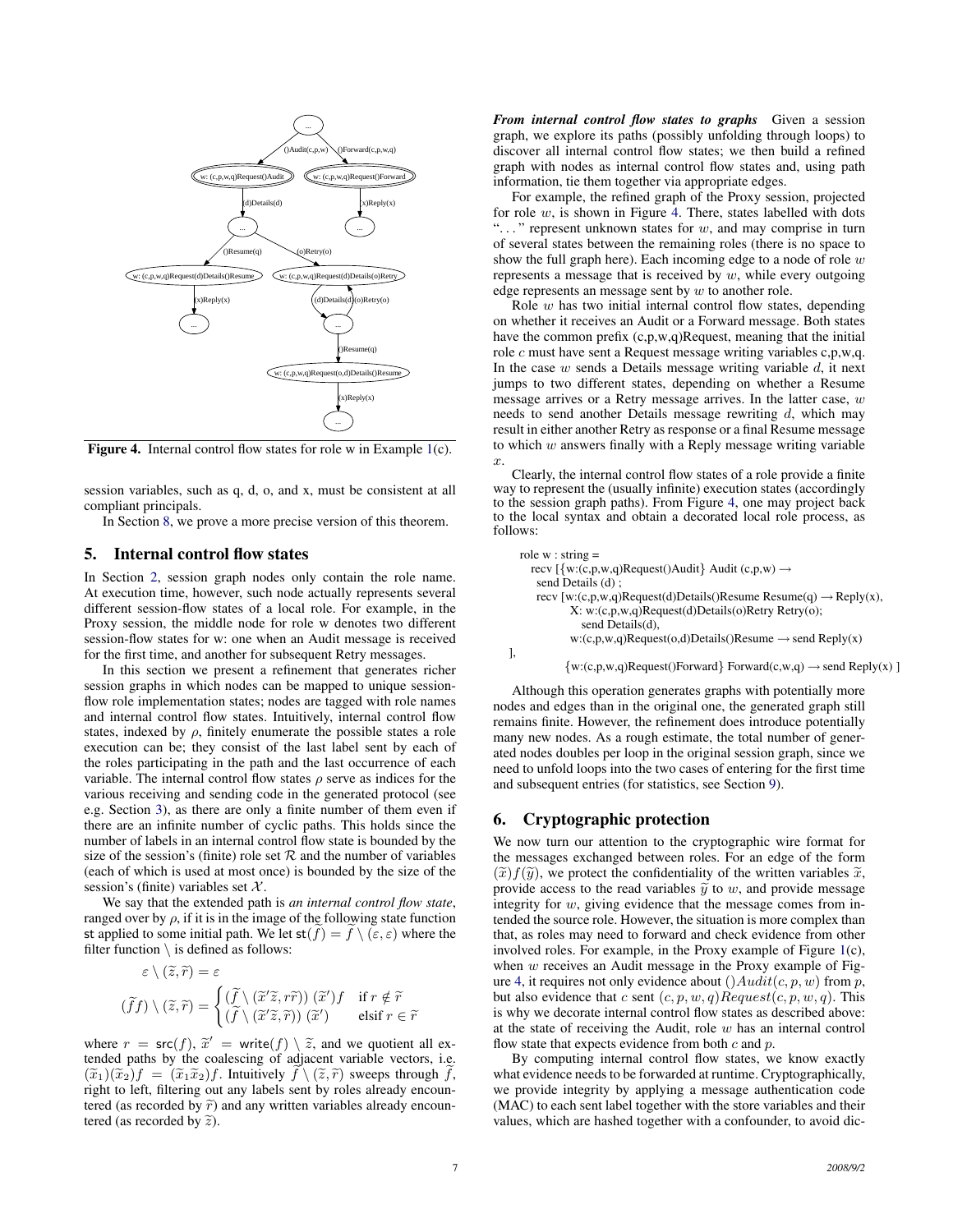tionary attacks. For confidentiality, variable values are encrypted. In general, each message consists of (1) a series of MACs from the sender and earlier participants, intended to provide integrity of the session path; (2) a series of (cryptographically hashed) variables needed by the receivers to recompute and verify the MACs; (3) a series of (possibly encrypted) variables with their current values, for the readable variables of the receiver; and (4) a set of encrypted session keys, for the initial contact between the sender and receiver.

*Initial Proxy Request message* Consider the first receipt of an Request message by  $p$  from  $c$  at the beginning of the Proxy example. The internal control flow state for  $p$  is  $(c, p, w, q)$ Request, denoting that variables  $c, p, w, q$  are written by c in the initial Request. Target role  $p$  has access to all the written variables, i.e.  $c, p, w, q$ . The actual format of the message sent by  $p$  for  $c$  is as follows:

$$
sid | 0 | \ell_0 | mac_{c,p}(sid | 0 | \ell_0 | h[c] | h[p] | h[w] | h[q]) \quad (1)
$$

$$
|c|c_x | p | p_x | w | w_x | enc_{c,p}(q | q_x)
$$
 (2)

$$
| \operatorname{asign}_c(\operatorname{aenc}_p(^{c'} | k^a(c, p) | k^e(c, p))) \tag{3}
$$

 $\mid mac_{c,w}(sid \mid 0 \mid \ell_0 \mid h[c] \mid h[p] \mid h[w] \mid h[q])$  (4)

$$
| \operatorname{asign}_c(\operatorname{aenc}_w(\text{`c'} \mid k^a(c, w) \mid k^e(c, w))) \tag{5}
$$

Here,  $\vert$  denotes concatenation,  $mac_{x,y}(m)$  denotes the message authentication code of m under the shared key between x and y;  $h(m)$  denotes the hash of message m; to ease notation, we write  $h[v] = h(sid \mid sr \mid 'v' \mid v \mid v_x)$  to denote the hash of the (fresh) session id sid, concatenated with the source role principal  $sr$ , concatenated with the variable tag 'v', its current value  $v$  and finally a fresh confounder  $v_x$ ; 0 is the initial timestamp;  $\ell_0$  is the tag '(c,p,w,q) Request';  $enc_{x,y}(m)$  denotes the symmetric encryption of m under shared key between x and y;  $aenc_x(m)$  denotes the asymmetric encryption of m under public key x;  $\alpha sign_x(m)$ denotes the digital signature of  $m$  under private key  $x$ .

This message has two parts. Components [\(1\)](#page-7-2)-[\(3\)](#page-7-3) constitute information computed by  $c$  intended for  $p$ , while components [\(4\)](#page-7-4)-[\(5\)](#page-7-5) are for  $w$ , and will be forwarded by  $p$  to  $w$  in subsequent mes-sages. In [\(3\)](#page-7-3), component  $\operatorname{asign}_c(\operatorname{aenc}_p(^{c}c^{c}, k^a(c, p) \mid k^e(c, p)))$ is added for key establishment, included since it's the first time  $c$  communicates with  $p$  (this step is done only once). It contains two fresh session keys  $k^a(c, p)$  and  $k^e(c, p)$  asymmetrically encrypted for the recipient  $w$  and digitally signed by the source role p;  $\hat{k}^a(c, p)$  is intended for MACing between c and p, and  $k^e(c, p)$ is intended for (symmetric) encryption (so above when we write  $mac_{c,p}(\dots)$  we mean  $mac_{k^a(c,p)}(\dots)$ , and similarly for encryption). (As explained in the next section, we assume a public key infrastructure in place). Once session keys are exchanged, [\(2\)](#page-7-6) includes variables and their values being readable by  $p$ . Variables  $c$ ,  $p$ , and  $w$  are principal variables and hence are unprotected and sent in the clear (see Section [2.1\)](#page-2-1). On the other hand, variable  $q$  is a data variable and so we must protect it so that it remains confidential; it's encrypted using the shared symmetric key  $k^e$ (*cp*).

Integrity is achieved by the MAC in [\(1\)](#page-7-2), where all the variable hashes are concatenated, preppended with a session identifier  $sid = h(\Sigma, r)$  where r is a fresh nonce chosen by the session initiator and  $\Sigma$  is the session definition. The message contains also the label  $\ell_0$  in the clear and the current timestamp (0 in this case).

Finally, [\(4\)](#page-7-4) contains a similar MAC for  $c$  but intended for  $w$ , and session keys between  $c$  and  $w$  are included in [\(5\)](#page-7-5).

Upon receiving this message, the principal running as  $p$  processes [\(3\)](#page-7-3) to obtain the session keys. These keys are used to process the variables in  $(2)$ ; once all variables are processed,  $p$  recomputes the hashes and checks the MAC of [\(1\)](#page-7-2). The principal variables are checked to see if the principal is indeed assigned to its, and that the  $sid$  is not a replay. If the checks succeed, role  $p$  updates the session store and invokes the user code handler.

*Second Proxy message: Audit* Now p wants to continue the session and send an Audit message to  $w$ ; the message includes

<span id="page-7-8"></span><span id="page-7-7"></span>
$$
sid \mid 1 \mid \ell_1 \mid mac_{p,w}(sid \mid 1 \mid \ell_1 \mid h[c] \mid h[p] \mid h[w])) \tag{6}
$$

$$
|c|c_v|c_x|p|p_v|p_x|w|w_v|w_x \qquad (7)
$$

$$
| \operatorname{asign}_p(\operatorname{aenc}_w(\lq p \rvert k^a(p, w) \rvert k^e(p, w))) \tag{8}
$$

Besides the above,  $p$  forwards the previous  $(4)$ – $(5)$  from  $c$ . Here,  $\ell_1$  is ' $(c, p, w, q)$ Request()Audit'; [\(6\)](#page-7-7)–[\(8\)](#page-7-8) are analogous to [\(1\)](#page-7-2)–[\(3\)](#page-7-3), but variable  $q$  is not included, and the timestamp is incremented.

# <span id="page-7-0"></span>7. Cryptographic compilation

We briefly describe our libraries, then explain the compilation process and discuss the implementation—additional code and details are available online.

#### <span id="page-7-6"></span><span id="page-7-2"></span><span id="page-7-1"></span>7.1 Libraries

<span id="page-7-4"></span><span id="page-7-3"></span>Our generated protocol implementation use libraries for data, networking, cryptography, and principals. These libraries (and their refined types) are essential parts of our security model.

<span id="page-7-5"></span>*Data manipulation* A first module, Data, provides data types bytes (for raw bytes arrays) and str (for strings) used for networking and cryptography; its interface provides e.g. base64: bytes  $\rightarrow$  str for encoding string payloads, and concat: bytes  $\rightarrow$  bytes  $\rightarrow$  bytes for assembling messages.

type str type bytes val cS : string  $\rightarrow$  str val iS : str  $\rightarrow$  string val base64 : bytes  $\rightarrow$  str val ibase64 : str  $\rightarrow$  bytes val utf8 : str  $\rightarrow$  bytes val iutf8 : bytes  $\rightarrow$  str val concat : bytes  $\rightarrow$  bytes  $\rightarrow$  bytes val iconcat : bytes → (bytes ∗ bytes)

*Cryptographic library* Crypto provides the functions rsa encrypt, rsa decrypt, sym encrypt, sym decrypt for encryption (RSA and AES). For automated verification by typing (Section [8\)](#page-9-0), keys are given types  $\alpha$  hkey when they are MACing keys and  $\alpha$  symkey when they are symmetric keys. MACing (HMACSHA1) is handled by functions mac and mac verify while hashing (SHA1) uses sha1 and sha1 verify. A fresh nonce is created by a call to function mkNonce. Marshalling to and from bytearrays is realized through pickle and unpickle.

The interface crypto.mli is as follows:

*(*∗ *Marshalling* ∗*)* type  $\alpha$  pickled val pickle:  $\alpha \rightarrow \alpha$  pickled val unpickle:  $\alpha$  pickled  $\rightarrow \alpha$ *(*∗ *Cryptography* ∗*)* type  $\alpha$  hkey type  $\alpha$  symkey val mkNonce : unit → bytes val sha1 : bytes  $\rightarrow$  bytes val sha1\_verify : bytes  $\rightarrow$  bytes  $\rightarrow$  unit val rsa encrypt : bytes  $\rightarrow$  bytes  $\rightarrow$  bytes val rsa\_decrypt : bytes  $\rightarrow$  bytes  $\rightarrow$  bytes val mac :  $\alpha$  hkey  $\rightarrow \alpha$  pickled  $\rightarrow$  bytes val mac\_verify :  $\alpha$  hkey  $\rightarrow$  bytes  $\rightarrow$  bytes  $\rightarrow \alpha$  pickled val sym\_encrypt :  $\alpha$  symkey  $\rightarrow \alpha$  pickled  $\rightarrow$  bytes val sym\_decrypt :  $\alpha$  symkey  $\rightarrow$  bytes  $\rightarrow \alpha$  pickled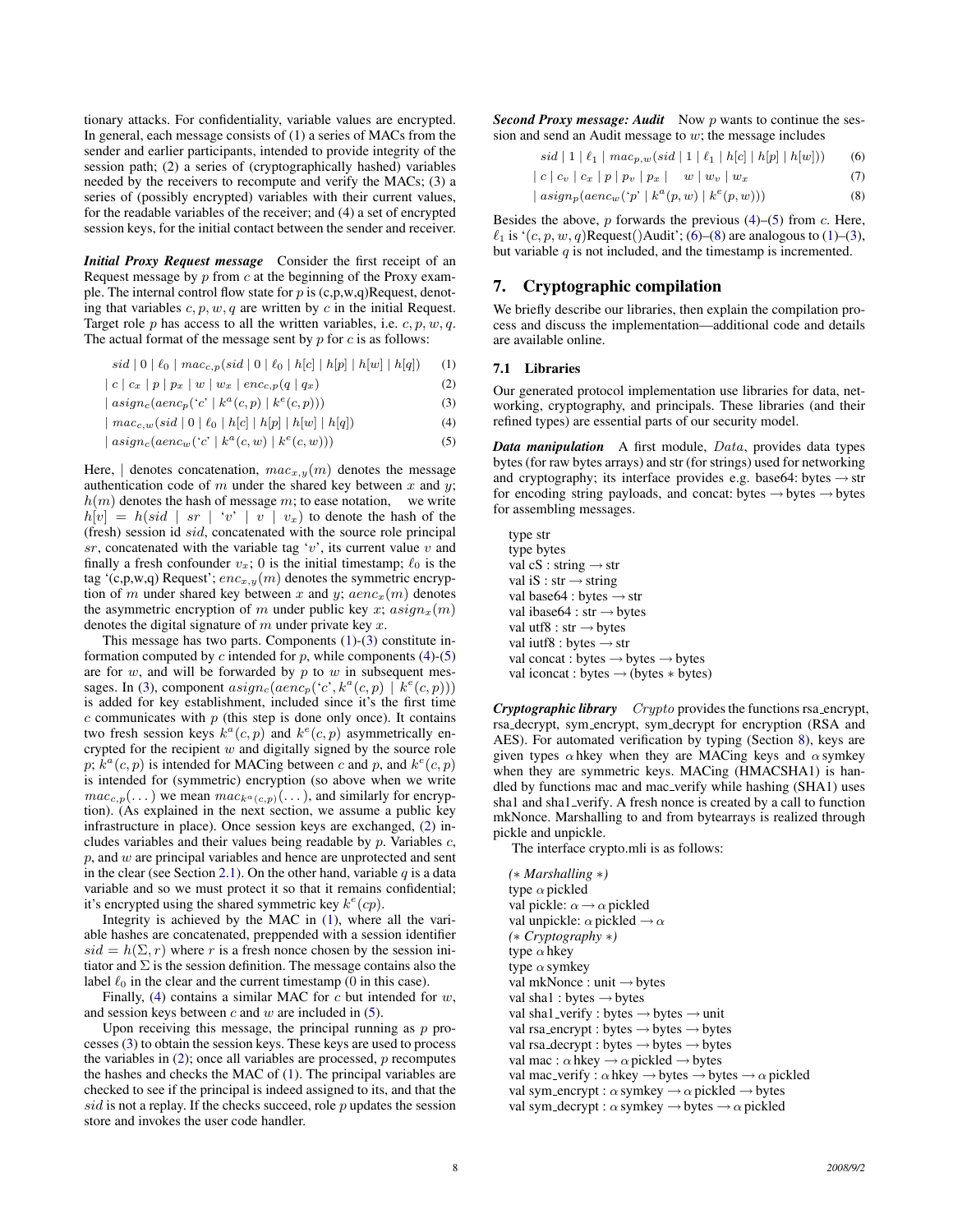*Principal and networking Library* The Prins library manages principals and their associated data, along with principal-related networking function. The interface is as follows:

```
type pr = \{ id:string; cert:string; ip:string; port:int;\}val register : pr \rightarrow unitval psend : str \rightarrow str \rightarrow unit
val precv : str \rightarrow strval bind : str → unit
val close : unit → unit
val check_cache : string \rightarrow string \rightarrow bytes \rightarrow unit
val gen_keys : str \rightarrow str \rightarrow bytes
val reg_keys : str \rightarrow str \rightarrow bytes \rightarrow unit
val get_privkey : str \rightarrow bytesval get_pubkey : str \rightarrow bytesval get_symkey : str \rightarrow str \rightarrow \alpha symkey
val get_mackey : str \rightarrow str \rightarrow \alpha hkey
```
The Prins library maintains a database of principals. recording the principal name, its public-key certificate, and its network address. We assume an existing public key infrastructure (PKI) in which each principal has a public/private keypair and knows the other principals' public keys. Prins also maintains an anti-replay cache for each principal, containing session identifiers and roles for all sessions it has joined, to ensure that it never joins the same session twice in the same role. During a session, whenever a principal contacts another principal for the first time, function gen keys generates fresh session keys and protect them using asymmetric cryptography. Function reg keys is used to process incoming keys and registering them (in the next section we explain this in more detail). In each session instance, our implementation can then use the symmetric and MAC keys via functions get\_symkey and get\_mackey.

The Prins library also provides functions psend and precv for sending and receiving messages between principals, relying on the Net library. Net provides networking functions, but is never accessed directly by our code; it may be accessed by application code for non-session communications.

#### 7.2 Code generation

Generating the cryptographic protocol implementation requires preparatory computations on the refined graph presented in Section [5.](#page-6-0) First, internal control flow states along with the refined graph are used to compute a *visibility* relation, which details for every receiving state a list of MACs to be checked in incoming messages, along with the expected contents; (potentially MACs are expected in a state, from each of the roles involved since its own last involvement). Each MAC is expected to contain a hash of the variables that have been bound or rebound so far in the path.

From the *visibility* relation, a *future* relation is derived to associate each message sent in the refined graph with a list of the roles that may expect a MAC of that message, and which variables that role is expecting. Relation *future* yields the *fwd macs* relation associating messages with MACs to be transmitted along the way.

We also compute a *learnt* relation which hashes (coming from commitments or supporting hashes) does this role learn in a given message. From this relation, commitment checks are inferred. It is also used (with *future*) to derive the *fwd hashes* relation associating messages with hashes to forward. Finally, *future* is used to derive a *fwd keys* relation which associates messages with (encrypted, session-establishment) keys that need to be forwarded.

These relations are helpful to statically know which MACs are generated before sending a message, what the content of each message is and which verifications are done upon reception.

*Store* Updated throughout the execution, the store contains the values of the variable received, some hashes of variables, some MACs, a logical clock, and the session id. We use the notation  $\leftarrow$ to designate a store with an updated field.

```
type store = {
   vars : { for each (x:t) \in \mathcal{X}, [x:t] ;
   hashes : { for each x \in \mathcal{X}, \lceil \ln x \rceil: hashstore \rceil };
     (∗ hashstore is a container for hash values and confounders ∗)
   macs: \{ for all label <math>l</math> with variables <math>\tilde{x}</math> in a visible sequencereceived by r, [rl\tilde{x} : bytes] ;
   keys: \{ for each pair r, r' of roles, \lfloor key\_r r' : bytes \rfloor \};
  header = \{ ts : int ; sid : bytes \}
```
*Auxiliary functions* The following content functions build the MACs used in the protocol (as described in Section [6\)](#page-6-1).

```
For all state ρ mentioned in a visible sequence with variables \tilde{z}[let content \rho \tilde{z} = \text{fun} ts store \rightarrowfold over z \in \tilde{z} [let hashes = concat store.hashes.hz.hash hashes in]<br>let state = utf<sup>o</sup> (cS, ll, cll) in
  let state = utf8 (cS " \rho") in
   let payload = concat state hashes in
   let header = concat store.header.sid (utf8 (cS (string_of_int ts))) in
   concat header payload
```
The mac verify functions each check the correctness of a particular MAC, given the store, time-stamp, key and the received MAC. Their definition as individual functions is required by our proof technique.

```
For all state ρ mentioned in a visible sequence received by role r
   with variables \widetilde{z}[let mac_verify_r_\rho \widetilde{z} = fun ts store key mac \rightarrow<br>let content = content e \widetilde{z} ts store in
   let content = content \rho \tilde{z} ts store in
   mac\_verify \, k \, m \, content \,
```
*Sending functions* For each message (i.e. edge) in the refined graph, the compiler generates a sendWired function that builds and sends a message (as detailed in Section [5\)](#page-6-0).

```
For all edge \rho \xrightarrow{(\widetilde{x}) f(\widetilde{y})} \rho' of the refined graph, the sending role is r
r
0
is the receiving role.
 [let sendWired_f_{-\rho} store = fun \tilde{x} store \rightarrowfold over x \in \tilde{x} [ store.vars.x \leftarrow x; store.hashes.hx \leftarrow \text{sha} 1 x ; ]
   store.header.ts ← store.header.ts + 1;<br>fold over r, r' \in \text{fwd\_key}(\rho)[let keyrr' = gen_keys store.vars.r store.vars.r' in
    let keys = concat keyrr' keys in
   for all (r'', \rho'', \tilde{z}) \in future(\rho, l) (header is built as in content)
    [let content = content -\rho'' - \tilde{z} store.header.ts store in
     let mackeyrr'' = get_mackey store.vars.r store.vars.r'' in
    let macmsg = mac mackeyrr'' (pickle content) in
     let r' f\tilde{x} = concat header macmsg in]<br>Marshalling sont MACs (for mass)
   . . . Marshalling sent MACs (fwd macs) . . .
   . . . Marshalling hashes (fwd hashes) . . .
   fold over y \in \tilde{y} [let keyrr' = get symkey store.vars.r store.vars.r' in
                          let encr<sub>-y</sub> = sym_encrypt keyrr' (pickle mar<sub>-y</sub>) in
                         let variables = concat encr<sub>-y</sub> variables in\vert\ldots marshalling of confounders for variables \widetilde{\mathbf{y}}...
    . . . Building header and message . . .
    let () = psend store.vars.r' msg in
   store
```
*Receiving functions* For each receiving state sequence, the compiler generates a sum type with a constructor for each possible return values of the receiveWired functions.

```
For all receiving state ρ,
   ˆ
type wired ρ = for each f that can be received in state ρ
                               \left[ \begin{array}{cc} | \text{Wired-}f-\rho \text{ of } \left[\text{types of }\mathsf{Read}(f) \right] * \text{store} \end{array} \right]
```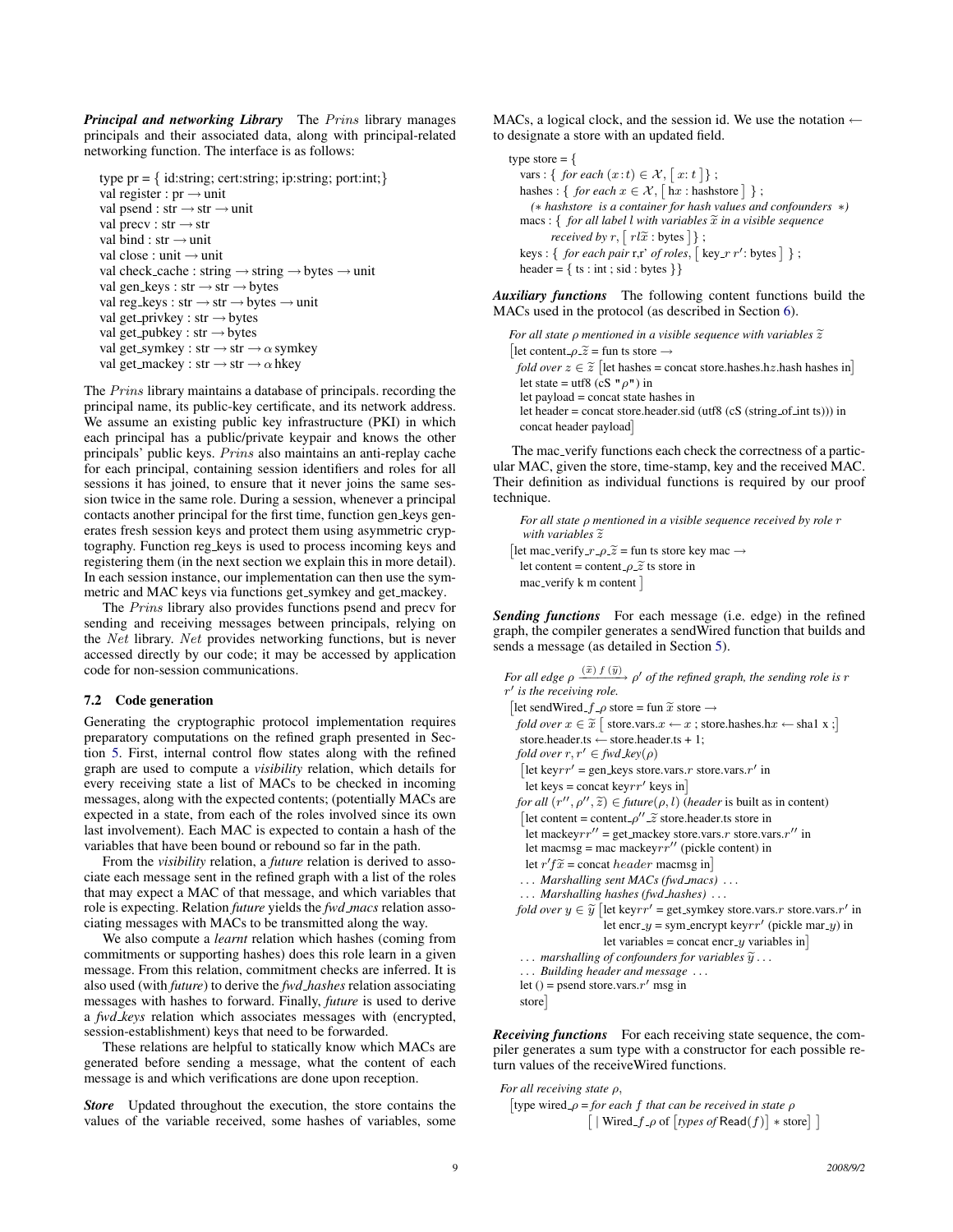The receiveWired function checks whether the received message is initial or not: in the former case, the cache needs to be checked for guarding against replay attacks; in the latter, only session id verification and time-stamp progress are necessary.

Once the header of an incoming message is checked, the receiving code verifies the included visible sequence is acceptable. Then, the protocol unmarshalls and decrypts variables and keys (read and fwd keys), checks commitments (that is, adequacy between an already known hash (i.e. not *learnt*) of a value that has now become readable), unmarshalls hashes (fwd hashes), unmarshalls MACs (fwd\_macs), checks MACs (visib), and finally returns the corresponding Wired data type.

```
For all receiving state ρ of role r
 [let receiveWired_\rho : store \rightarrow wired_\rho = fun store \rightarrowlet msg = precv store.vars.r in
   ... Header/Cache checks \widetilde{x}...
   let tag,payload = iconcat content in
   match iS (iutf8 tag) with
  for each v visible sequence accepted at state ρ
  \lceil \mid "v" \rightarrow... Unmarshalling read variables \widetilde{y} and confounders ...
   . . . Unmarshalling and registering of new keys (fwd keys) . . .
   . . . Decrypting variables . . .
   . . . Verifying variables against known hashes (learnt) . . .
   . . . Unmarshalling hashes (fwd hashes) . . .
    . . . Unmarshalling MACs (fwd macs) . . .
   for all (r'', \rho', \tilde{z}) \in v (header is built as in content)
    ˆ
. . . checking time-stamp order . . .
     let mackeyrr'' = get_mackey store.vars.r store.vars.r'' in
     let content = content \rho' \tilde{z} ts store in
     mac_verify mackeyrr'' store.macs.r'' f' \tilde{z} content; \left[\frac{W}{r}\right]Wired_f_\rho(\widetilde{x}),store) \vert
```
*Proxy code* The types corresponding to user code are generated based on the local roles.

```
type \text{msg0} =Query of (var<sub>-q</sub> * var<sub>-c</sub> * var<sub>-s</sub> * msg1)
and msg1 = \frac{1}{2}hReply : (var_x \rightarrow result_c)}
```
The proxy functions are indexed by state views.

```
let rec c Query (st:store) : msg1 \rightarrow result c = function handlers \rightarrowlet r = receiveWired c Query st in
  match r with
  | Wired_Reply_Query ((x), newSt) \rightarrowlet next = handlers.hReply (X x) in
     next
and c_start (st:store) : msg0 \rightarrow result_c = function
   \vert Query(Q q, C c, S s,next) \rightarrow
```
let newSt = sendWired Query start (q,c,s) st in c Query newSt next

## <span id="page-9-0"></span>8. Sessions as path predicates

We prove our main theoretical result, Theorem [1,](#page-5-3) which states the integrity of session executions as observed by compliant principals despite the presence of arbitrary coalitions of compromised ones.

Our proof proceeds as follows: we first enrich send and receive events with additional parameters and lift the definition of concrete instances accordingly (Definition [2\)](#page-9-1); for each session, we define families of predicates that capture invariants that must be maintained by a session implementation (Figure [5\)](#page-10-0); we define typed interfaces for our generated code, and show that if the code meets these types, then it maintains these invariants (Lemma [1\)](#page-10-1); we prove, by hand, that the implementation of each role is locally sequential

(Lemma [2\)](#page-12-0); using the invariants and local sequentiality, we establish the integrity theorem for all code that is generated by our compiler and typechecked (Theorems [1](#page-5-3) and [2\)](#page-13-1).

#### 8.1 Stores, timestamps, and enriched events

We introduce a series of definitions and helper functions, then enrich the contents of events.

The function write collects the variables written on an extended path (Section [2\)](#page-1-0):

$$
\mathsf{write}((\widetilde{x}_0)f_0 \ldots (\widetilde{x}_k)f_k) = \{\widetilde{x}_0, \ldots, \widetilde{x}_k\}
$$

Given a role r and an initial path f, the function knows $(r, \tilde{f})$ collects the variables in scope for role  $r$  after  $f$ :

$$
\mathsf{knows}(r,\varepsilon) = \emptyset \quad \text{and} \quad \mathsf{knows}(r,\hat{f}f) = (\mathsf{knows}(r,\hat{f}) \setminus \widetilde{x}) \cup \{\widetilde{z}\}
$$

where  $\tilde{x}$  are the written variable of f; and  $\tilde{z}$  are either the written variables of f if  $r = \text{src}(f)$ , the read variables of f if  $r = \text{tgt}(f)$ , or  $\emptyset$  otherwise. For instance, for Example [1\(](#page-2-0)a) we have that knows(*c*, Request Reply) = { $c, w, q, x$ } and knows(*c*, Request Fault) =  $\{c, w, q\}.$ 

Stores, ranged over by  $\sigma$  (and decorated variants), consist of triples  $\sigma_h$ ,  $\sigma_v$ ,  $\sigma_c$ , where each component maps variables X to values. The intended use of the components is as follows:  $\sigma_h$  maps variables to hashes,  $\sigma_v$  maps variables to (their known) values, and  $\sigma_c$  maps variables to confounders.

The store  $\sigma$  is *consistent* for variables  $\tilde{z}$  with a session identifier s, written  $H_{\tilde{z}}(\sigma, s)$ , if the hash map applied to a variable in  $\tilde{z}$ yields an identical hash to the one computed from the value and confounder components (see Figure [5\)](#page-10-0).

Enriched events are obtained from those of Section [4](#page-5-0) by adding timestamps and stores (following the implementation in Section [7\)](#page-7-0):

$$
\text{Send}_{-}f(a, s, ts, \widetilde{v}, \sigma) \qquad \text{Recv}_{-}f(a, s, ts', ts, \widetilde{v}, \sigma)
$$

Timestamps, ranged over by ts (and decorated variants), are natural numbers. The timestamp ts in Send and Recv events records the time at which the event is issued and we refer to it as the *upper timestamp* of the event; in Recv events,  $ts'$  also records the time at which the role  $tgt(f)$  previously sent a message, or 0 if no previous message was sent;  $\sigma$  is the local store of a when the Send and Recv event is issued.

We lift Definition [1](#page-5-4) accordingly:

<span id="page-9-1"></span>DEFINITION 2. *The concrete instances of* S *are as follows:*

- *1. let*  $f_1 \ldots f_k$  *be an initial path of S;*
- *2. let*  $\widetilde{x}_i$  = write( $f_i$ ) *and*  $\widetilde{y}_i$  = read( $f_i$ ) *be the written and read variables of*  $f_i$  *for*  $i = 1..k$ *;*
- *3. let s be a value, and*  $(\sigma_i)_{i=1..k}, (\sigma'_i)_{i=1..k}$  *two sequences of stores such that*
	- $H_{\text{knows}(\text{src}(f_i), f_1...f_i)}(\sigma_i, s)$  *for*  $i = 1..k$ ;
	- $\bullet$   $H_{\mathsf{knows}(\mathsf{tgt}(f_i), f_1 \dots f_i)}(\sigma'_i, s)$  *for*  $i = 1..k;$
	- *each hash map may differ from the previous only on variables that have just been written:*  $\Delta \tilde{x}_{i+1}(\sigma_{h_i}, \sigma_{h_{i+1}})$  *and*  $\Delta_{\tilde{x}_{i+1}}(\sigma'_{h_i}, \sigma'_{h_{i+1}})$  *for*  $i = 1..k - 1$  *(see Figure [5](#page-10-0) for the definition of* ∆*);*
	- the send and receive hash maps are equal:  $\sigma_{h_i} = \sigma'_{h_i}$  for  $i = 1..k.$
- *4. let*  $(ts'_i)_{i=1..k}$  *and*  $(ts_i)_{i=1..k}$  *be timestamps such that*  $ts_1 \leq$  $\cdots \leq ts_k$  and  $ts'_i \leq ts'_i$  for  $i = 1..k;$
- *5. replace each*  $(\widetilde{x}_i) f_i$  *in the path with two events*

$$
\substack{Send\_f_i(\sigma_{\text{v}i}(\text{src}(f_i)), s, ts_i, \sigma_{\text{v}i}\widetilde{x}_i, \sigma_i),\\ Rev\_f_i(\sigma_{\text{v}i}^\prime(\text{tgt}(f_i)), s, ts_i^\prime, ts_i, \sigma_{\text{v}i}^\prime\widetilde{y}_i, \sigma_i^\prime)}
$$

*6. optionally discard the final*  $Recv_f_k$  *event.*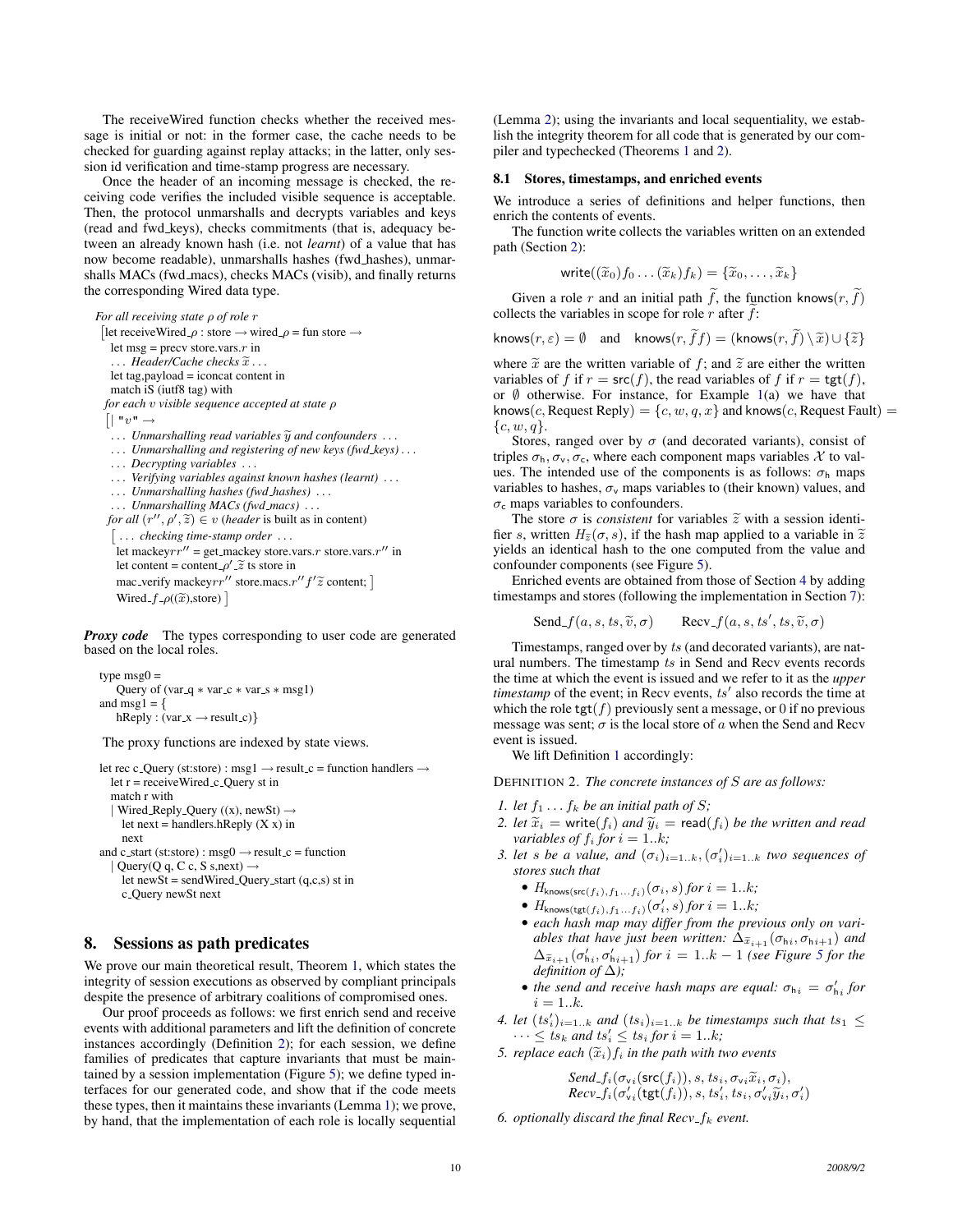Meta predicates: Consistency of stored hashes

$$
H_{\tilde{z}}(\sigma, s) \stackrel{\triangle}{=} \bigwedge_{x \in \tilde{z}} \sigma_{h} x = h(s \mid 'x' \mid \sigma_{v} x \mid \sigma_{c} x)
$$

$$
\Delta_{\tilde{z}}(\sigma, \sigma') \stackrel{\triangle}{=} \bigwedge_{x \in \mathcal{X} \setminus \tilde{z}}^{\infty} \sigma(x) = \sigma'(x)
$$

$$
\lfloor C \rfloor_{a} \stackrel{\triangle}{=} C \vee \text{Leak}(a)
$$

Up to compromise  $\lfloor C \rfloor_a$ 

Store updates

**Base cases for** Q and  $Q'$ :  $\forall s$ .  $Q \in (s, 0, \emptyset)$  and  $\forall s$ .  $Q' \in (s, 0, 0, \emptyset)$ .

**Inductive case for** Q: For every internal control flow state  $\rho = \hat{f}(\tilde{x})f$  we let:

$$
\forall s, ts, \sigma. Q \rho(s, ts + 1, \sigma) \Leftrightarrow \text{Send}_{\text{f}}(\sigma_v(\text{src}(f)), s, ts + 1, \sigma_v \widetilde{x}, \sigma) \wedge H_{\widetilde{x}}(\sigma, s) \wedge \\ \bigvee_{\rho' \triangleleft \rho} \left( \exists \sigma', ts'. \ Q' \rho'(s, ts', ts, \sigma') \wedge ts' < ts \wedge \Delta_{\widetilde{x}}(\sigma'_h, \sigma_h) \right)
$$

**Inductive case for**  $Q'$ : For every non-empty internal control flow state  $\rho_k = \hat{f}(\tilde{x}_1)f_1 \dots (\tilde{x}_k)f_k$  for which  $\text{tgt}(f_k)$  is not active on  $f_k$  and side  $\hat{f}$  is not active on  $f_k$  and side  $\hat{f}$  is not active on  $f_1 \dots f_k$  and either  $\hat{f}$  is empty or the source role of the last edge in  $\hat{f}$  is tgt $(f_k)$ , with  $\tilde{y} = \text{read}(f_k)$ ,  $\tilde{x}'_i = \text{write}(f_i)$  for  $i = 1..k$ , and  $\tilde{z} = \text{write}(g_i) \setminus (\tilde{x}_i - \tilde{x}_i + 1 \text{ for } (f_i)$  or  $f_i > \text{write}(f_i)$  $\widetilde{z}$  = write( $\rho_k$ ) \  $(\widetilde{x}_1 \ldots \widetilde{x}_k \cup \{ \mathsf{src}(f_1), \ldots \mathsf{src}(f_k) \}),$  we let:

$$
\forall s, ts_0, ts_k, \sigma. Q' - \rho_k(s, ts_0, ts_k, \sigma) \Leftrightarrow \text{Recv}_{\text{max}} f_k(\sigma_v(\text{tgt}(f_k)), s, ts_0, ts_k, \sigma_v \widetilde{y}, \sigma) \wedge H_{\widetilde{y}}(\sigma, s) \wedge \sqrt{\sqrt{\sum_{i=0, \dots, s \sigma_k, ts_1, \dots, ts_{k-1}. \atop \wedge i=0..k-1} \left( \sum_{i=0, k-1}^{n=0, \dots, \sigma_k, ts_1, \dots, ts_{k-1}} \left( \sum_{i=1, k}^{n=1, \dots, s_{k-1}} \left( \sigma_{h_i}, \sigma_{h_{i+1}} \right) \right) \wedge \Delta_{\widetilde{z}}(\sigma_{h_k}, \sigma_{h}) \wedge \right) \wedge \rho_{\sigma}(s, ts_0, \sigma_0)}
$$

<span id="page-10-0"></span>Figure 5. Definition of the predicates  $Q$  and  $Q'$ .

Note that this definition does not specify a strict ordering on the timestamps in order to avoid having to distinguish between compliant events (where there is a strict ordering as seen in Lemma [2\)](#page-12-0) and non-compliant ones (where we cannot guarantee strictness).

#### 8.2 Invariant path predicates

Figure [5](#page-10-0) defines a pair of families of predicates that serves as the invariant at each point an enriched send or receive event is emitted by the generated implementation code for sessions. The invariant reflects the complexity of our optimized protocol; the invariant proof is established mechanically by typechecking.

The two predicates,  $Q$  and  $Q'$ , hold at each send and receive event respectively. Informally, they have the following interpretation. Consider any internal control flow state  $\rho = f(\tilde{x})f$ ; then:

- $Q_\text{L} \rho(s, ts, \sigma)$  asserts that the principal playing role src $(f)$  in a session instance with identifier  $s$  is satisfied that its global execution has followed an initial extended path whose image under st is  $\rho$ , with the final step of the execution being the send of f at timestamp ts; moreover, the current values for all the variables written along  $\rho$  (i.e. the state after the send) are in the store  $\sigma$ .
- $Q'_{-\rho}(s, ts', ts, \sigma)$  asserts that the principal playing role tgt $(f)$ in a session instance with identifier  $s$  is satisfied that its global execution has followed an initial extended path whose image under st is  $\rho$ , with the final step of the execution being the receive of  $f$  at timestamp  $ts$ ; the last time the role sent a message was at timestamp  $ts'$  (or 0 if this is the first time the role enters the session); moreover, the current values for all the variables written along  $\rho$  (i.e. the state after the receive) are in the store  $\sigma$ .

For simplicity, we assume in this presentation that all labels, extended paths, and internal control flow states are session specific. (Our implementation systematically qualifies them, so that two labels f belonging to two different sessions definitions are considered distinct.)

The definitions rely on a formula abbreviation  $\lfloor C \rfloor_a$  that stands for the disjunction  $\overline{C} \vee$  Leak(a), that is, either  $\overline{C}$  holds or the

principal a is compromised. (The generated code itself does not which principals are compromised, but this does not prevent our invariant to mention  $\text{Leak}(a)$ .)

The definition of  $Q$  also relies on the notion of an internal control flow state  $\rho$  *preceding* an internal control flow state  $\rho'$ , written  $\rho \triangleleft \rho'$ , which holds if there exists an initial path  $\widetilde{f}f$  such that  $\rho = \mathsf{st}(\widetilde{f})$  and  $\rho' = \mathsf{st}(\widetilde{f}f)$ . In this way we induce an edge relation  $\triangleleft$  on internal control flow states that refines the underlying edge relation  $\mathcal E$  on nodes, since a single node may correspond to several possible internal control flow states depending on the history of the session execution up to that node.

We generalize this binary notion to vectors of internal control flow states (used in  $Q'$ ), writing  $(\rho_0, \rho_1, \ldots, \rho_k)$  iff there exists an initial path  $f_0f_1f_1 \dots f_kf_k$  such that the active roles of  $f_i$ are included in the active roles of  $f_i, \ldots, f_k$  for  $i = 1..k; \rho_i =$  $\mathsf{st}(\tilde{f}_0\tilde{f}_1\tilde{f}_1\ldots\tilde{f}_i\tilde{f}_i)$  for  $i=1..k; \rho_0 = \mathsf{st}(\tilde{f}_0)$ . In this definition,  $f_1, \ldots, f_k$  are the *last* edges from the k rightmost active roles in  $\rho$ : this is true because each step from  $f_{i+1}$  to  $f_i$  skips over the edges  $f_{i+1}$  all of whose active roles are already used in  $f_i \dots f_k$ . Therefore, each  $\rho_i$  is the internal control flow state for the last message send performed by role  $src(f_i)$ , for  $i = 1..k$ .

#### 8.3 Proofs by typing

<span id="page-10-1"></span>The following lemma states that the path predicates are invariants maintained by any system generated by our compiler and verified by our typechecker.

LEMMA 1. For any run of a system that supports sessions  $\widetilde{S}$ , for any session  $S \in \widetilde{S}$ , for any session identifier s running S, for any *compliant principal* a*,*

- *the event Send\_f*( $a, s, ts, \tilde{v}, \sigma$ ) *in the run implies that there exists an internal control flow state* ρ *of* S *ending in the sent label* f, such that  $a = \sigma_v(\mathsf{src}(f))$ ,  $\tilde{v} = \sigma_v\tilde{x}$ , and  $Q_\rho(s, ts, \sigma)$ *where*  $\tilde{x}$  *are the written variables of f;*
- *the event Recv*  $f(a, s, ts', ts, \tilde{v}, \sigma)$  *in the run implies that there* exists an internal control flow state o of S ending in the re*exists an internal control flow state* ρ *of* S *ending in the received label f, such that*  $a = \sigma_v(\text{tgt}(f))$ *,*  $\tilde{v} = \sigma_v \tilde{y}$ *, and*  $Q'$ <sub>- $\rho$ </sub> $(s, ts', ts, \sigma)$  *where*  $\widetilde{y}$  *are the read variables of f*;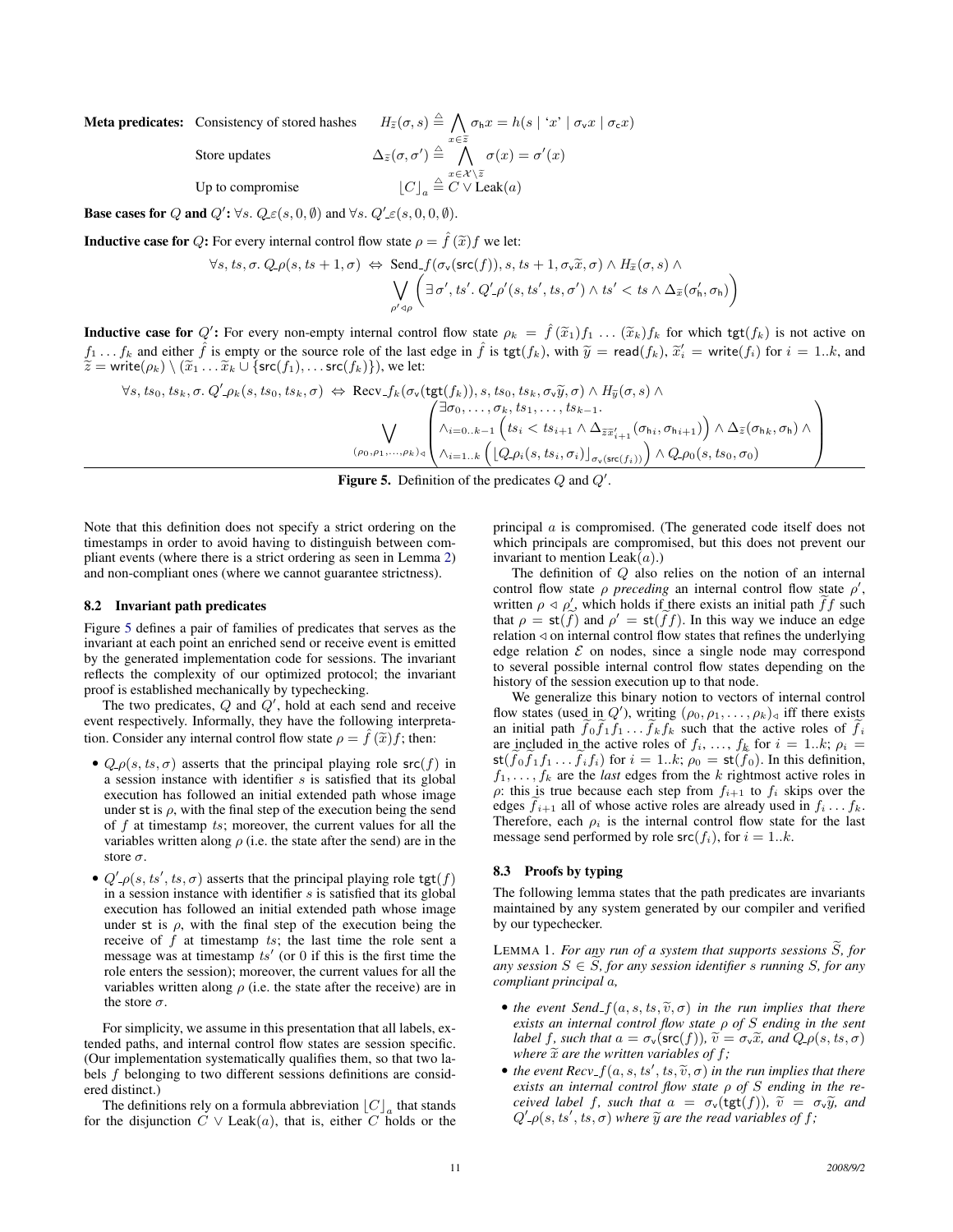As outlined below, our compiler generates a dependently-type interface for the protocol module that decorates the type of each send and receive function with the preconditions and postconditions that must hold at that stage of the session. The interfaces generated by our compiler can be seen as a proof outline that is then filled-in and verified by our typechecker. We rely on an existing type system for an extended core of F#[\(Bengtson et al.](#page-14-2) [2008\)](#page-14-2); Appendix [A](#page-14-18) highlights the syntax and some typing rules of this extended language. Typechecking shows that a program meets its declared interface; we then prove the lemma by showing that the generated interface for our code guarantees the invariants.

*Generating a typed interface* For every compiled session S, the compiler generates the protocol module  $S$ -protocol.ml, as well as an interface  $S_$ -protocol.ml7. The interface first defines the predicates  $Q$ - $\rho$  and  $Q'$ - $\rho$  for every internal control flow state  $\rho$  derived from the session graph. These predicates are written in the firstorder-logic syntax of our type system as predicates over the full stores maintained by the implementation. Then, for each send function sendWired  $f_{-\rho}$ , where src(f) = a, and the variables sent on f are  $\tilde{x}$ , the interface declares the type:

private val sendWired\_ $f$ <sub>- $\rho$ </sub>: (s:store){ $Q'$ - $\rho_0$ (s)  $\land$  Send\_ $f$ (s.vars.a,s.header.sid,s.header.ts+1,s.vars. $\widetilde{x}$ )}  $\rightarrow$  (s':store){ $Q_\text{p}(s') \wedge \Delta_{\widetilde{x}}(s,s')$ }

Here the function must be given a store s such that the predicate  $Q'$ - $\rho$ <sup>0</sup> holds for s; moreover, the event Send<sub>-</sub>l with the given parameters must have been assumed before the function is called. If these preconditions are satisfied, the function returns a store s' that satisfies  $Q_\text{P}(s')$ , where only the variables in  $\tilde{x}$  have changed from s. The type says nothing about the message being sent on the network; it simply ensures that the relevant invariants are satisfied. Since, in the session module, every Send  $f$  is followed by a call to this function, the precondition to the function guarantees that the invariant is preserved.

Similarly, for each receive function receiveWired  $\rho$  that may receive one of the messages  $f_1, \ldots, f_n$  at role a with values  $\tilde{y}_1, \ldots, \tilde{y}_n$  to extend  $\rho$  to  $\rho_1, \ldots, \rho_n$ , respectively, the interface defines the type:

```
private val receiveWired_\rho: (s:store){Q \text{-} \rho_0(s)} \rightarrow (wired:wired_\rho){
    (\exists \widetilde{y}_1, s'. wired = Wired f_1 \cdot \rho((\widetilde{y}_1), s') \wedge \Delta_{\widetilde{y}_1}(s, s') \wedge(Recv_f_1(\text{store}.\text{vars}.a,\text{store}.\text{header}.\text{sid},store.header.ts,store,vars.\tilde{y}_1) \Rightarrow Q'<sub>-\rho_1(s')))</sub> \vee· · ·
    (\exists \widetilde{y}_n, s'. wired = Wired_f_n \lrcorner \rho((\widetilde{y}_n), s') \wedge \Delta_{\widetilde{y}_n}(s, s') \wedge(Recv-f_n)(store.vars.astore.header.sid,store.header.ts,store,vars.\tilde{y}_n) \Rightarrow Q'_{-} \rho_n(s'))
```
Here, the precondition states that the store must satisfy  $Q_{\text{-}}\rho_0$ , and the postcondition guarantees that, for each received message with label  $f_i$ , given the Recv<sub>-</sub> $f_i$  event, the returned store satisfies  $Q'_{\perp} \rho_i$ and only modifies the variables in  $\tilde{y}_i$ . Since, in the session module, every  $Recv_f$  is preceded by a call to this function, the postcondition to the function guarantees that the invariant is preserved.

Next, we describe additional type annotations used to typecheck our generated code. (The online paper has more details.)

*Type interfaces for libraries* For every library module used by the implementation, such as Crypto, Prins, and Net, we provide a hand-crafted refined interface encoding our assumptions. For example, we assume that hashing using sha1 is non-invertible; this assumption is encoded in the type declaration in crypto.ml7:

val sha1 : b:bytes  $\rightarrow$  h:bytes ${h = Hash(b)}$ 

The postcondition says that the returned hash can be thought of as a (one-one) constructor Hash applied to the argument. The types for mac and mac verify encode the assumption that a MAC is a faithful and unique representation of the data being MAC-ed:

| val mac: $(k:\alpha \text{ hkey}) \rightarrow (v:\alpha \text{ pickled}) \rightarrow (m:\text{Data.bytes})$ |
|-------------------------------------------------------------------------------------------------------------|
| val mac_verify : (k: $\alpha$ hkey) $\rightarrow$ (m:Data.bytes) $\rightarrow$                              |
| $(v':Data.bytes) \rightarrow (v:\alpha \text{ pickled})\{v'=v\}$                                            |

The type  $\alpha$  pickled represents the marshalled representation of a value of type  $\alpha$ . Concretely, both the abstract types  $\alpha$  hkey and  $\alpha$  pickled are implemented as bytestrings, and type  $\alpha$  is used only to link the types of key and the MAC-ed value. The function mac can only be used to mac marshalled values v whose types match the type of the key k; mac verify takes a mac m and checks that it is a MAC of the value v'; when it succeeds it returns the marshalled value v, which is the same as v but with the additional type information that it matches the type of the key.

These library interfaces encode a symbolic model of cryptography, in the tradition of Dolev and Yao. Their concrete implementations are not verified, and hence are trusted. Following [Bhargavan](#page-14-1) [et al.;](#page-14-1) [Bengtson et al.](#page-14-2) [\(2008\)](#page-14-2), we also define symbolic implementations of these modules that use channels for communication, algebraic datatypes for cryptography, and a private channel for the principals database. These symbolic implementations are part of our model and are the ones that appear in our theorems. The interfaces for all the library modules are *public*, in the sense that the adversary may use these functions to decrypt and encrypt messages with his own keys, send, receive, and intercept messages on the network. However, he does not get to read the keys of honest principals (he does not have access to the get key function).

*Dual implementations* We follow the approach of [Bhargavan](#page-14-1) [et al.](#page-14-1) and provide a symbolic implementation in addition to the standard concrete implementation of these libraries.

For example, the concrete implementation of the cryptographic library uses standard cryptographic algorithms. There, the datatype for bitstrings is implemented as a byte array, and encryption is implemented as a symmetric encryption function (AES).

The symbolic implementation for the cryptographic library, on the other hand, uses algebraic datatypes and datatype constructors to model cryptographic operations. For example, the type for bitstring is defined as an algebraic datatype, and encryption is implemented as the application of a binary constructor SymEnc that represents encrypted bytes.

More importantly, the symbolic implementation encodes our formal model of cryptography that is used to establish our security results in the subsequent sections. Specifically, we consider a variant of the standard Dolev-Yao threat model: the adversary can control compromised principals (that may instantiate any of the roles in a session), intercept, modify, and send messages on public channels, and perform cryptographic computations. However, the adversary cannot break cryptography, guess secrets belonging to compliant principals, or tamper with communications on private channels.

*Annotations for keys and auxiliary functions* To prove local properties about the store, the typechecker uses function preconditions, code structure, and library interfaces, and annotations on auxiliary functions in the protocol module, such as content  $\rho \tilde{z}$ , to collect logical constraints. For example, it tracks the relationship between the old and new local stores to prove the  $\Delta_{\tilde{x}}$  predicate and that the hashes and known variables are consistent.

To prove properties linking stores at different locations, the typechecker relies on the types of the keys used for generating and checking MACs. The interface declares a type (;sp,rp) mackey that defines all the possible usages of a MAC key in the session, between the principals sp and rp. It defines the precise structure of the value being MAC-ed and the invariants that must hold at the sender for the MAC to be generated. For example, the key type for the simple Ws session is as follows:

type (;sp:principal,rp:principal) mackey = (c:bytes){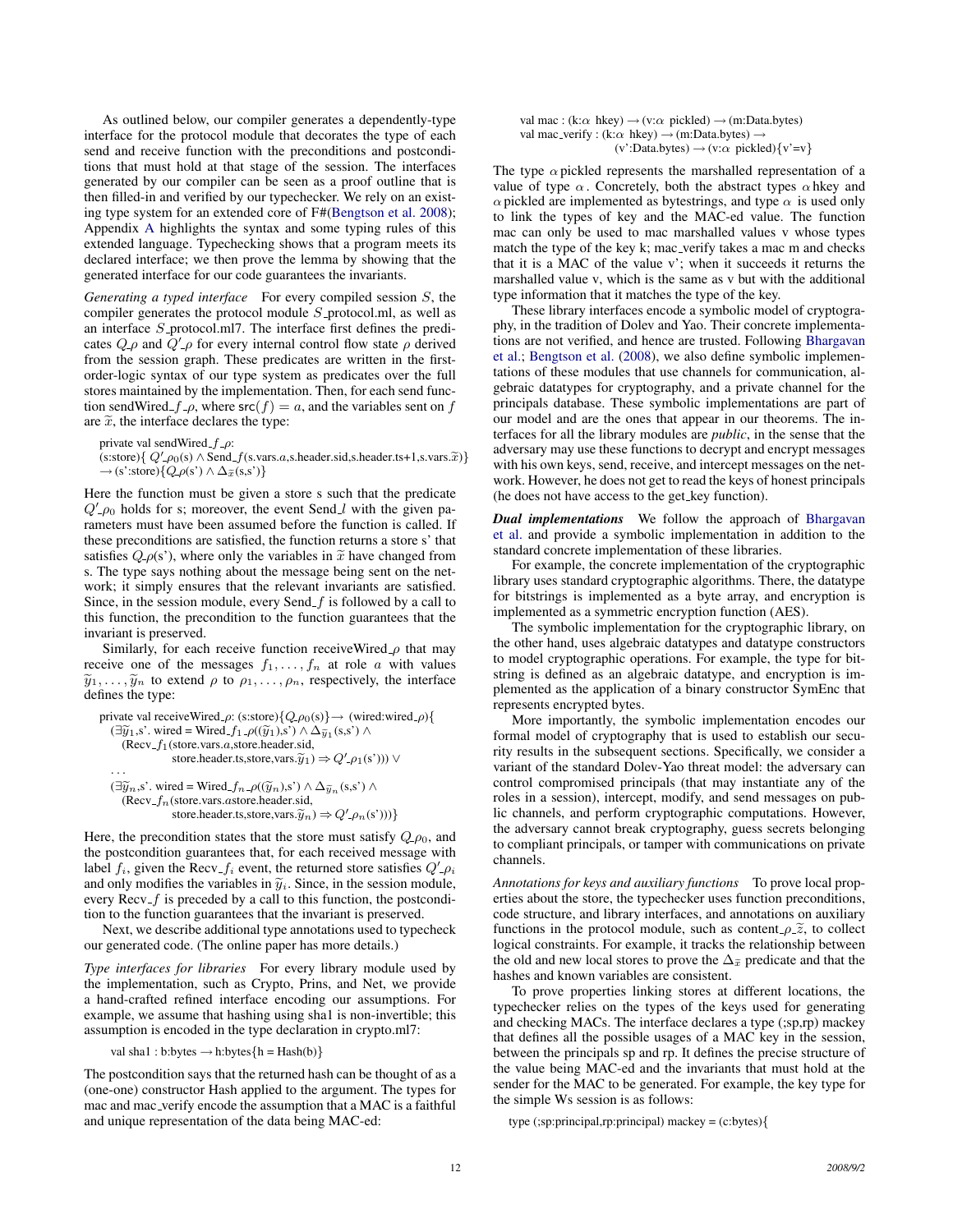| Session | Roles | S.session | Application code | S.mli   | Graph       | Refined Graph | S_protocol.ml+ | S_protocol.ml7    | Typechecking |
|---------|-------|-----------|------------------|---------|-------------|---------------|----------------|-------------------|--------------|
|         |       | (lines)   | (lines)          | (lines) | dot lines). | dot lines).   | S.ml (lines)   | $+$ S.ml7 (lines) | Time         |
| Ws      |       |           | 33               | 29      | 14          | 24            | $499 + 93$     | $371 + 43$        | 8.8s         |
| Rpc     | ∸     | 15        | 24               | 27      | 11          | 18            | $390 + 82$     | $274 + 41$        | 6.1s         |
| Commit  |       | 16        | 29               | 30      | 14          | 24            | $505 + 98$     | $351 + 48$        | 10.3s        |
| Wsn     |       | 10        | 44               | 33      |             | 48            | $998 + 145$    | $754 + 59$        | 23.6s        |
| Fwd     |       | 15        | 38               | 34      | 11          | 19            | $485 + 96$     | $309 + 48$        | 8.6s         |
| Proxy   |       | 28        | 65               | 53      | 26          | 80            | $1954 + 227$   | $1848 + 91$       | 2m34.1s      |
| Login   | 4     | 28        | 54               | 63      | 29          | 74            | $1816 + 237$   | $1441 + 101$      | 1m43.4s      |

<span id="page-12-1"></span>Figure 6. Generated file sizes and typechecking times for example sessions

```
(∃s. (s.vars.c=sp) ∧ (s.vars.w=rp) ∧
      (Q c cwqRequest(s) ∨ Leak(sp)) ∧
      (c = Concat(Concat(s, header, sid,Utf8(Literal(SofI(s.header.ts)))),
                    Concat(Utf8(Literal ("c_cwqRequest")),
                            Concat(s.hashes.hc,
                                    Concat(s.hashes.hw,
                                            Concat(s.hashes.hq,
                                                    Utf8(Literal ("")
        ))))))))
∨ (∃s. (s.vars.w=sp) ∧ (s.vars.c=rp) ∧
       (Q_w_Fault_cwqRequest(s) \vee Leak(sp)) \wedge (c = ...)) \vee∨ (∃s. (s.vars.w=sp) ∧ (s.vars.c=rp) ∧
       (Q_w_xReply_cwqRequest(s) \lor Leak(sp)) \land (c = . . .))
```

```
} Crypto.hkey
```
This type allows three usages of the key, one for each state sequence  $\rho$  where a send is possible. To understand the intuition behind the first disjunct, recall that the mac function only allows a key to be used with a value that matches its type. Hence, this key type ensures that when a MAC is being generated, either the sending principal is compromised (Leak(sp)), or it satisfies the predicate Q cwqRequest. Moreover, the value being MAC-ed must have the detailed concatenated structure shown in the predicate (this is the structure generated by the content cwqRequest cwq function). Conversely, the mac verify function returns a value matching the key type; hence, by checking a MAC on a received Request message, the receiver knows that the predicate Q cwqRequest holds at the remote store. Moreover, by comparing the structure of the locally constructed MAC-ed value with the one provided within the predicate, it can verify that the local and remote store are consistent over the MAC-ed hashes. These two properties are enough for it to establish the  $Q'$  w cwqRequest predicate.

*Discussion* During the design of our compiler, we found several bugs by typechecking. More often, we found that our type annotations were not strong enough to establish our results, or that our typechecker required predicates to be structured in a specific way. Discovering sufficiently strong annotations for keys, libraries, and auxiliary functions, and designing a compiler that automatically generates them requires some effort, but is rewarded with an automated verification method. We have used this method to typecheck several examples; their verification time and other statistics are listed in Section [9.](#page-13-0)

*Secrecy* By typechecking, we also obtain secrecy for values assigned to session variables, under the assumption that the application code run by compliant principals is trusted to provide secret values for these variables and not leak them to the adversary. Informally, the value assigned to a variable in a session run may be obtained by the adversary only if a compromised principal plays a role in the session that can read the variable. To verify this property we annotate the encryption and decryption keys in the protocol module with refined types, and check that these types are met by all encryption and decryption operations.

## 8.4 Local sequentiality

We now complete the proof by hand (as our typechecker does not keep track of linearity). We establish that the implementation of each role in a session must be locally sequential:

<span id="page-12-0"></span>LEMMA 2. *In any run of a system that supports session* S*, if the principal* a *is compliant, then for any role* r *and session identifier* s *for* S*, the series of events emitted by* a *with* s *in role* r *forms a alternation of sends and receive events such that for any adjacent pair of such events*

*Send*  $f(a, s, ts_0, \tilde{v}, \sigma_0)$ , *Recv*  $g(a, s, ts_1, ts_2, \tilde{w}, \sigma_2)$  *or*  $\textit{Rev.g}(a, s, ts_1, ts_2, \widetilde{w}, \sigma_2), \textit{Send\_f}(a, s, ts_3, \widetilde{v}', \sigma_3)$ 

*we have*  $ts_0 = ts_1$ ,  $ts_1 < ts_2$ , and  $ts_2 + 1 = ts_3$ .

The proof is by inspection of the code structure in the generated session module. For example, in the generated session module Ws.ml of Figure [3,](#page-5-1) we observe that the sequence of events emitted by the role function w must be strict alternation, and by the path invariants of Lemma [1,](#page-10-1) the timestamps must be in the order prescribed.

PROOF: There are two possible ways for a principal  $a$  to enter a session: either it has the initial role and it initiates the session with a fresh session identifier s. Or, it joins an existing session in a noninitiator role, in which case the anti-replay cache prevents  $a$  from joining two sessions with the same identifier  $s$  and role  $r$ .

In both cases, the events emitted by principal  $a$  with  $s$  in role  $r$  are entirely determined by a single sequential execution of the code that implements  $r$ . For all the events, the session identifier is statically bound to s.

After emitting a Send event, the code that follows is an affine context that guards a single emission of a Recv event, and vice versa. This is a structural property of the code and is not dependent on state or cryptography.

We now consider the proof obligations concerning timestamps. For each message received from the network with timestamp  $ts<sub>2</sub>$ , the code performs a check before emitting the corresponding Recv<sub>-9</sub> $(a, s, ts_1, ts_2, \tilde{w}, \sigma_2)$  event to verify that  $ts_2$  is strictly greater than the last timestamp  $ts_0$  the same code sent (or 0 if this is the first receive) and then chooses  $ts_1 = ts_0$  when emitting the event. For each event Send  $f(a, s, ts_3, \tilde{v}', \sigma_3)$  recording a message<br>send, the code chooses  $ts_2 = ts_2 + 1$ send, the code chooses  $ts_3 = ts_2 + 1$ .

## 8.5 Proof of integrity

We can now prove a more precise version of Theorem [1,](#page-5-3) whose statement we recall here: "For any run of a system that supports sessions  $\tilde{S}$ , there is a partition of the compliant events of the run into disjoint sequences such that each sequence coincides with the compliant events of a concrete instance of a session in  $S$ ." When proving this theorem, a certain subtlety arises in characterising of the "partitions". Whereas events with different session identities are in separate partitions, we need a finer grained partitioning that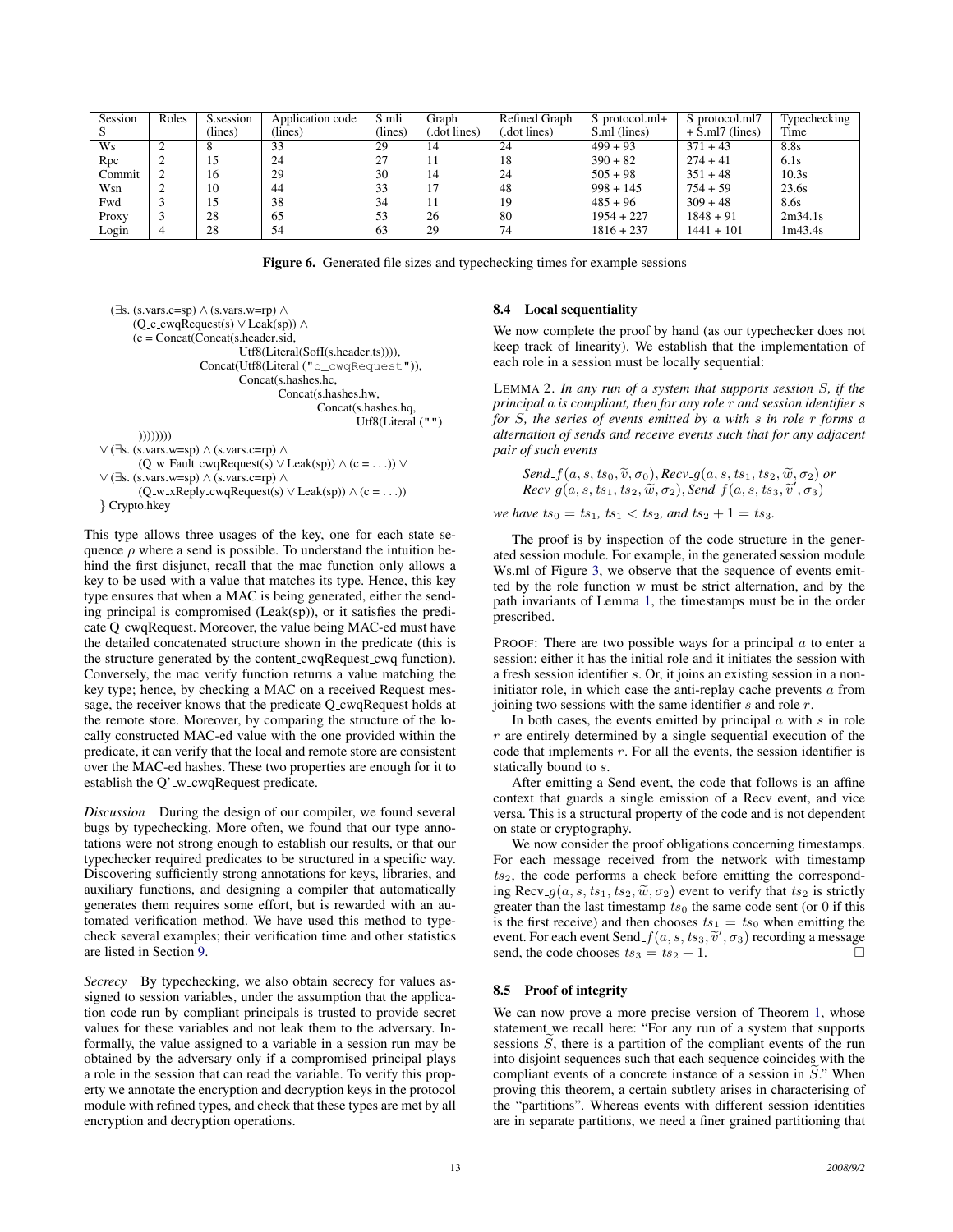distinguishes some events with the same session identity. This is because an adversary may start two sessions for S giving both instances the same session identity s. The implementation of compliant principals renders such attempts to subvert integrity harmless: the anti-replay cache of each principal ensures that a principal never joins s twice in the same role. Thus a principal may participate in two instances of a session with the same session identity, but the roles it plays in each instance are disjoint.

We say that one event is *independent* of another either if they have distinct session identities, or if they have the same session identities but their stores do not contain information about the other's role. For example, the events

Send  $f(a, s, ts, \tilde{v}, \sigma)$  $\mathcal{C}(a',s',ts'',ts',\widetilde{v}',\sigma')$ 

are independent if  $s \neq s'$  or if  $s = s'$  and  $\sigma(\text{tgt}(f')) \neq a'$  and  $\sigma'(\mathsf{src}(\tilde{f})) \neq a.$ 

We now formally define the complementary notion of *dependence*, which we use in stating our results.

DEFINITION 3. *A pair*  $(s, \sigma)$  depends *on an event Send\_f*  $(a, s', \ldots)$  $(respectively Rev_g(a, s', \ldots))$  if  $s = s'$  and  $\sigma$  maps  $src(f)$  (re*spectively*  $\text{tgt}(g)$ *) to a. An event with session id s and store*  $\sigma$ *depends on another event if*  $(s, \sigma)$  *depends on the latter event.* 

We then show that the predicates  $Q$  and  $Q'$  imply that the events constitute concrete instances, from which Theorem [2,](#page-13-1) and hence Theorem [1](#page-5-3) follow.

<span id="page-13-2"></span>LEMMA 3. For every run, if  $Q_{\theta}(s, ts, \sigma)$  or  $Q'_{-\theta}(s, ts', ts, \sigma)$ *holds, then there is an instance of an initial extended path ending in state* ρ *that matches the subsequence of all compliant events depended upon by*  $(s, \sigma)$  *with upper timestamps at most ts.* 

*Moreover any event with timestamp at most* ts *that depends on an event in this subsequence is itself in the subsequence.*

PROOF: (Sketch.) By mutual induction on ts with lexical ordering so that we may use the property for  $Q$  at ts to prove it for  $Q'$  at ts (but not vice versa). By expanding the  $Q$  and  $\dot{Q}'$  predicates with upper timestamp ts, we show that  $Q'$  and  $Q$  holds (respectively) for an upper timestamp  $ts' < ts$ . By induction, we get a concrete instance matching compliant events whose upper timestamps are at most ts'. We then extend these concrete instances to include the  $ts$  event. By the "no fork" condition on graphs (Property [4\)](#page-3-4), we show that there is no "junk" event with upper timestamp between  $ts'$  and  $ts$  which the original  $ts$  event depends on. By the "no fork" condition, we also have that any event with timestamp at most ts that depends on an event in the concrete instance is itself in the concrete instance.

<span id="page-13-1"></span>THEOREM 2. For any run of a system that supports sessions  $\tilde{S}$ , *for any session identifier* s*, there is a partition of the compliant events of the run into subsequences such that (1) two events are in the same subsequence iff one depends on the other; and (2) each subsequence coincides with the compliant events of a concrete instance of a session in S.* 

PROOF: Let  $\tilde{t}$  be the compliant events of the run and induct on the the number of events in  $\hat{t}$ . In the base case,  $\hat{t}$  is empty and there is nothing to do.

For the inductive case, consider an event Send  $f(a, s, ts, \tilde{v}, \sigma)$ or Recv<sub>-</sub> $f(a, s, ts', ts, \tilde{v}, \sigma)$  in  $\tilde{t}$  with a maximal timestamp ts. By construction a is a compliant principal. By typing (Lemma 1): construction,  $a$  is a compliant principal. By typing (Lemma [1\)](#page-10-1):

• if the event is Send<sub>-f</sub> $(a, s, ts, \tilde{v}, \sigma)$  then there exists a an internal control flow state  $\rho$  of S ending in the sent label f, such that  $a = \sigma_{\mathsf{v}}(\mathsf{src}(f)), \tilde{v} = \sigma_{\mathsf{v}}\tilde{x}$ , and  $\tilde{Q}_{\mathsf{v}}(s, ts, \sigma)$ , where  $\tilde{x}$  are the written variables of  $f$ ;

• if the event is  $Recv_f(a, s, ts', ts, \tilde{v}, \sigma)$  there exists a an inter-<br>nal control flow state o of S ending in the received label f, such nal control flow state  $\rho$  of S ending in the received label f, such that  $a = \sigma_v(\text{tgt}(f)), \tilde{v} = \sigma_v \tilde{y}$ , and  $Q'_{-\rho}(s, ts', ts, \sigma)$ , where  $\tilde{y}$ are the read variables of f;

Thus by Lemma [3,](#page-13-2) there is an instance of an initial extended path ending in state  $\rho$  that that matches the subsequence of all compliant events whose upper timestamps are at most ts and which are depended upon by  $(s, \sigma)$ .

Consider any other "competitor" event not in this subsequence. Its timestamp is at most  $ts$ , since  $ts$  was chosen to be maximal. By Lemma [3,](#page-13-2) all the events depended upon by the competitor event are not in the subsequence, so we can remove the subsequence from  $\tilde{t}$ to get a strictly smaller trace and, by induction, obtain the rest of the disjoint subsequences.

# <span id="page-13-0"></span>9. Evaluation

We present compilation and verification results for a series of examples. (Some of these additional examples are described in the online paper.) Figure [6](#page-12-1) shows, for each example session S, the lines of code for the input files (S.session, Application Code), the generated session interface S.mli, the internal graph representations, and the generated session implementation modules and their refined type interfaces; the last row shows typechecking times. Our compiler is written in around 6000 lines of F#; the trusted platform libraries are 780 lines of code (plus the .NET framework); their alternate symbolic implementation is written in 520 lines of F#.

We find that even when programming with large multi-party sessions, the user only writes a few hundred lines of code and needs to read the session interface which is less than a hundred lines of code. The generated modules are several thousand lines long, but the user can rely on the typechecker to verify them in a few minutes. However, to have additional confidence in the results of typechecking, the user may want to read the predicates generated in S protocol.ml7 and check that they correspond to his intuitive understanding of the session, but for large examples, even the size of these annotations can be prohibitively large.

We also measure the cryptographic overhead when running concrete implementations. The table below gives the total runtimes (in seconds) for completing 5000 instances for each of the sessions Wsn, Ws, and Proxy of Example [1.](#page-2-0) For this experiment, we use a Pentium 3GHz with 1G RAM, running Windows XP with .NET cryptography, and only local communications.

| Cryptography | Wsn           | Ws             | Proxy          |
|--------------|---------------|----------------|----------------|
| no crypto    | 1.812         | 2.367          | 9.428          |
| SSL.         | $2.582(+29%)$ | $3.008(+21\%)$ | n/a            |
| our protocol | $3.477(+47%)$ | $3.942(+39%)$  | $15.476(+39%)$ |

The cryptographic overhead of our protocol is around 40% (third row), in comparison with a protocol with no protection (first row). The benchmarks are done in a single machine; for real distributed settings, we expect this overhead to be often negligible in the face of networking overheads. We also run sessions over .NET's SSL layer (second row). For the binary sessions (Wsn and Ws), our protocol is about 18% slower, even though it is doing many more cryptographic operations. (We did not measure SSL for multiparty sessions since SSL only provides protection for two-party communications). Finally, we also implemented libraries that use OpenSSL and UDP; we find that its performance is worse, mainly due to networking (e.g., the Wsn example takes 14.994s to complete, as opposed to 3.477s in .NET/Tcp).

*Cryptographic overhead* We measure the cryptographic overhead. The table below shows executions for the sessions Wsn, Ws, and Proxy from Example [1.](#page-2-0)